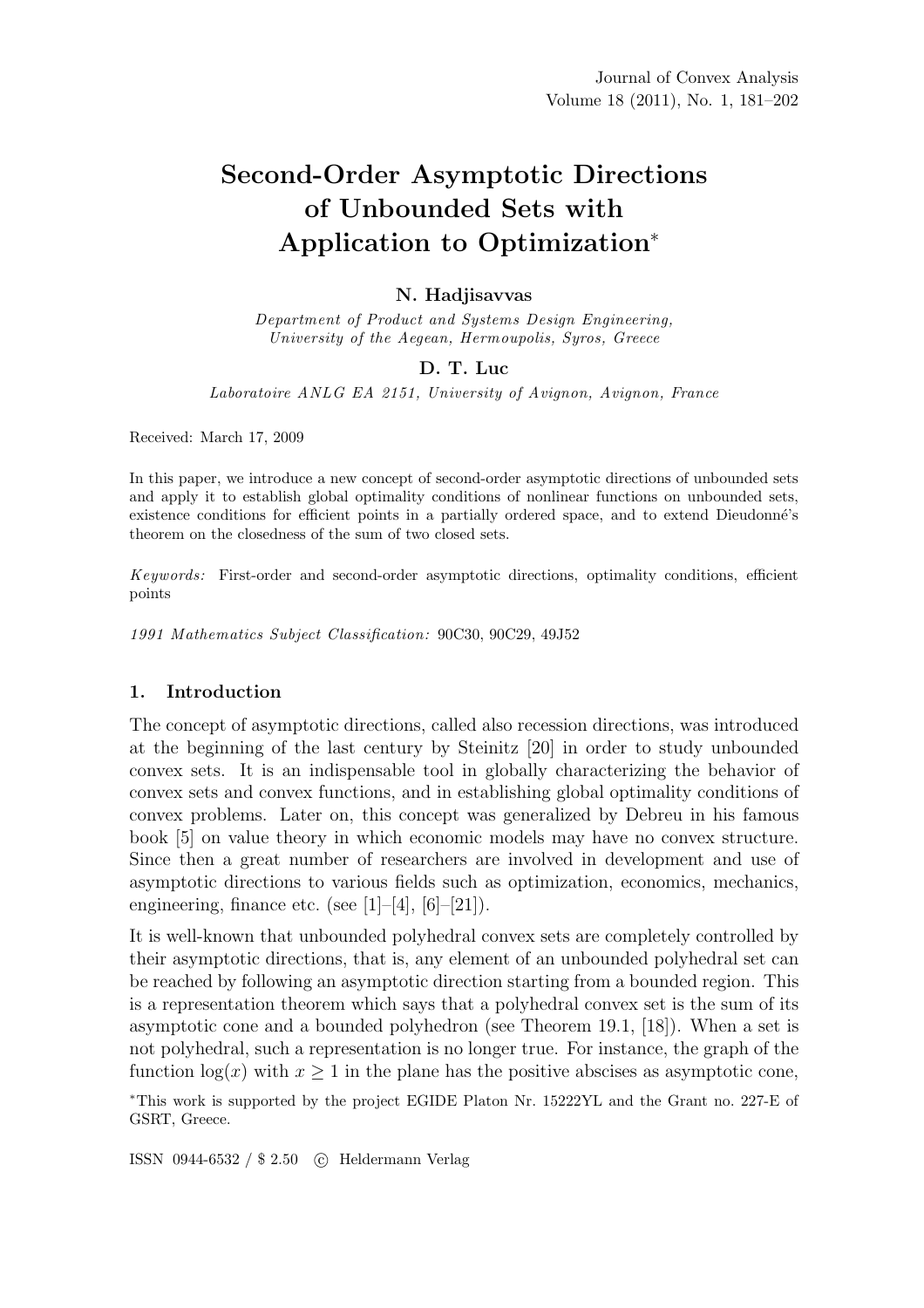although the distance from an element  $(x, \log(x))$  of the graph to the asymptotic cone grows up to infinity as  $x$  goes to infinity. In order to manage such gaps between an asymptotic ray and those elements of the set that generate it, we set up our aim to develop new asymptotic directions, called second-order asymptotic directions, and apply them to some problems of optimization theory.

The paper is structured as follows. In the next section we recall the concept of first-order asymptotic directions and some elementary properties. Then we introduce a new concept of asymptotic directions: second-order asymptotic directions, and establish calculus rules on them. In the remaining sections we are concerned with applications. In Section 3, we construct second-order asymptotic functions and derive necessary and sufficient conditions for existence of global minima of a function on an unbounded region. In Section 4 we deal with existence of efficient points in vector optimization. Our conditions are expressed in terms of the second-order asymptotic directions and fairly deepen the existing first-order criteria. In the last application (Section 5) we study a question on the closedness of the sum of two closed sets which is very important in the study of existence and stability of optimization problems (see Chapter 2, Section 2.3 of [4]). The result of this section refines a well-known theorem by Dieudonn´e [7] in which only first-order asymptotic directions are employed. The applications presented in the three last sections show the importance that secondorder asymptotic directions play in optimization. Applications to other areas are also conceivable and need further attention.

## 2. Asymptotic directions

Given a nonempty set  $A \subseteq \mathbb{R}^k$ , we say that a vector u is a first-order asymptotic direction (or asymptotic direction for short) of A if there are a sequence of elements  $a_n$  of A and positive numbers  $t_n$  converging to 0 such that

$$
u = \lim_{n \to \infty} t_n a_n.
$$

The set of all asymptotic directions of A is denoted by  $R'(A)$  (the letter R is referred to recession direction, as it is called in convex analysis). This set is a closed cone, and is convex when the set  $A$  is convex. It can also be written as outer limit in the sense of Kuratowski-Painlevé

$$
R'(A) = \limsup_{t \downarrow 0} tA.
$$

Sometimes a smaller cone, the inner limit, is considered

$$
R'_{inn}(A) = \liminf_{t \downarrow 0} tA
$$

which consists of all vectors u such that for any sequence of positive numbers  $t_n$ converging to 0, there is a sequence of elements  $a_n$  of A with  $u = \lim_{n \to \infty} t_n a_n$ . When these two cones coincide, the set A is called regular in  $[4]$  or asymptotable in  $[13]$ . This is the case for instance when the set A is convex. We shall distinguish those asymptotic directions which contain only a bounded part of A in their neighborhoods. Namely a nonzero asymptotic direction  $u$  of  $A$  is said to be isolated if there is no real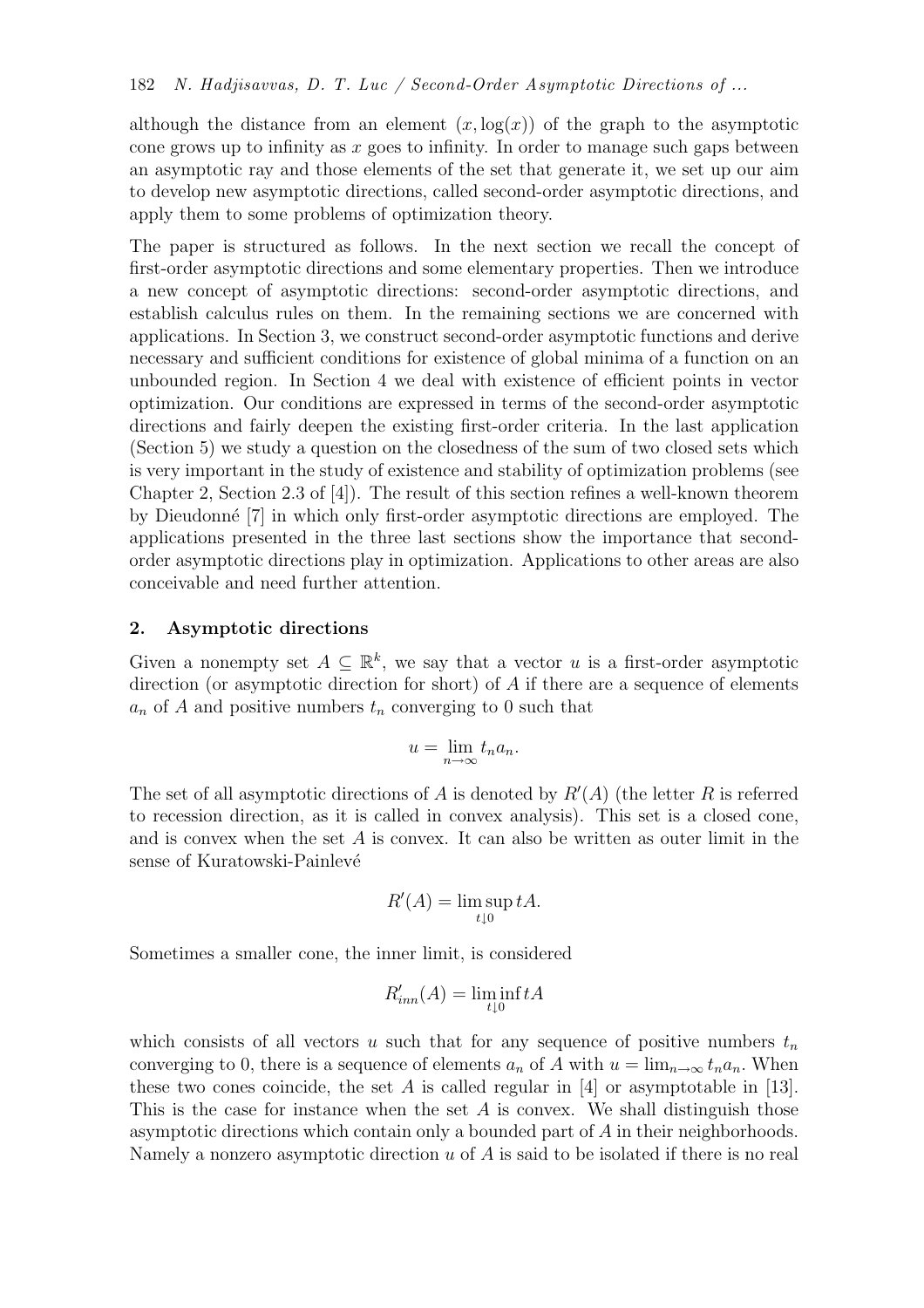number  $r > 0$  such that the intersection of A with  $\mathbb{R}_+ \{u\} + B(0, r)$  is unbounded; here  $B(0, r)$  denotes the closed ball centered at the origin and of radius r, and  $\mathbb{R}_+ \{u\}$  the set of vectors tu with  $t \geq 0$ . It is clear that convex sets have no isolated directions. A parabola in a plane has all asymptotic directions isolated. To progress further let us mention some elementary properties of asymptotic cones that can be found in [4] and [9].

- (1)  $R'(A) = \{0\}$  if and only if A is bounded;
- (2)  $R'(A \cup B) = R'(A) \cup R'(B);$
- (3)  $R'(A \cap B) \subseteq R'(A) \cap R'(B);$
- (4)  $R'(A + B) \subseteq R'(A) + R'(B)$  if  $R'(A) \cap -R'(B) = \{0\}$  and  $R'(A) + R'(B) \subseteq$  $R'(A + B)$  if A is regular;
- (5)  $R'(A \times B) \subseteq R'(A) \times R'(B)$ . Equality holds if A is regular.
- (6) If  $L : \mathbb{R}^k \to \mathbb{R}^m$  is a linear operator, then  $L(R'(A)) \subseteq R'(L(A))$ . Equality holds provided that  $R'(A) \cap \text{Ker}(L) = \{0\}.$

We now introduce second-order asymptotic directions. They are based on limits of sequences.

**Definition 2.1.** Let u be a vector of  $\mathbb{R}^k$ . We say that a vector v is a second-order asymptotic direction of A at u if there are a sequence of elements  $a_n$  of A and positive numbers  $t_n$  and  $s_n$  such that

$$
\lim_{n \to \infty} \left( \frac{a_n}{s_n} - t_n u \right) = v,
$$
\n
$$
\lim_{n \to \infty} s_n = \lim_{n \to \infty} t_n = \infty.
$$
\n(1)

The set of all second-order asymptotic directions of A at u is denoted by  $R''(A; u)$ . This set is a cone if nonempty. It can be expressed by outer limit

$$
R''(A;u) = \limsup_{t,s \uparrow \infty} \left( \frac{A}{s} - tu \right),
$$

hence it is closed. Let us give some elementary properties of second-order asymptotic directions.

**Proposition 2.2.** For nonempty sets A, B and a vector u in  $\mathbb{R}^k$ , the following as*sertions hold.*

- $(i)$   $R''(A;0) = R'(A);$
- $(iii)$   $R''(A; u)$  *is nonempty if and only if the vector* u *is a first-order asymptotic direction of* A*;*
- $(iii)$   $R''(A; u) \subseteq R''(B; u)$  *if*  $A \subseteq B$ ;
- (*iv*)  $R''(A \cup B; u) = R''(A; u) \cup R''(B; u);$ <br>(*v*)  $R''(A \cap B; u) \subset R''(A; u) \cap R''(B; u);$
- $R''(A \cap B; u) \subseteq R''(A; u) \cap R''(B; u);$
- (*vi*)  $R''(\alpha A; \beta u) = R''(A; u)$  *for every*  $\alpha > 0$  *and*  $\beta > 0$ *;*
- (*vii*)  $R''(A+B;u) = R''(A;u)$  *whenever* B *is bounded*;
- (*viii*)  $R''(A; u) + \mathbb{R}{u} = R''(A; u)$ . In particular, if u is a first-order asymptotic direction, then  $\mathbb{R}\{u\} \subseteq R''(A; u)$ *. Moreover,*  $R'(A) \subseteq \mathbb{R}\{u\} = R''(A; u)$  holds if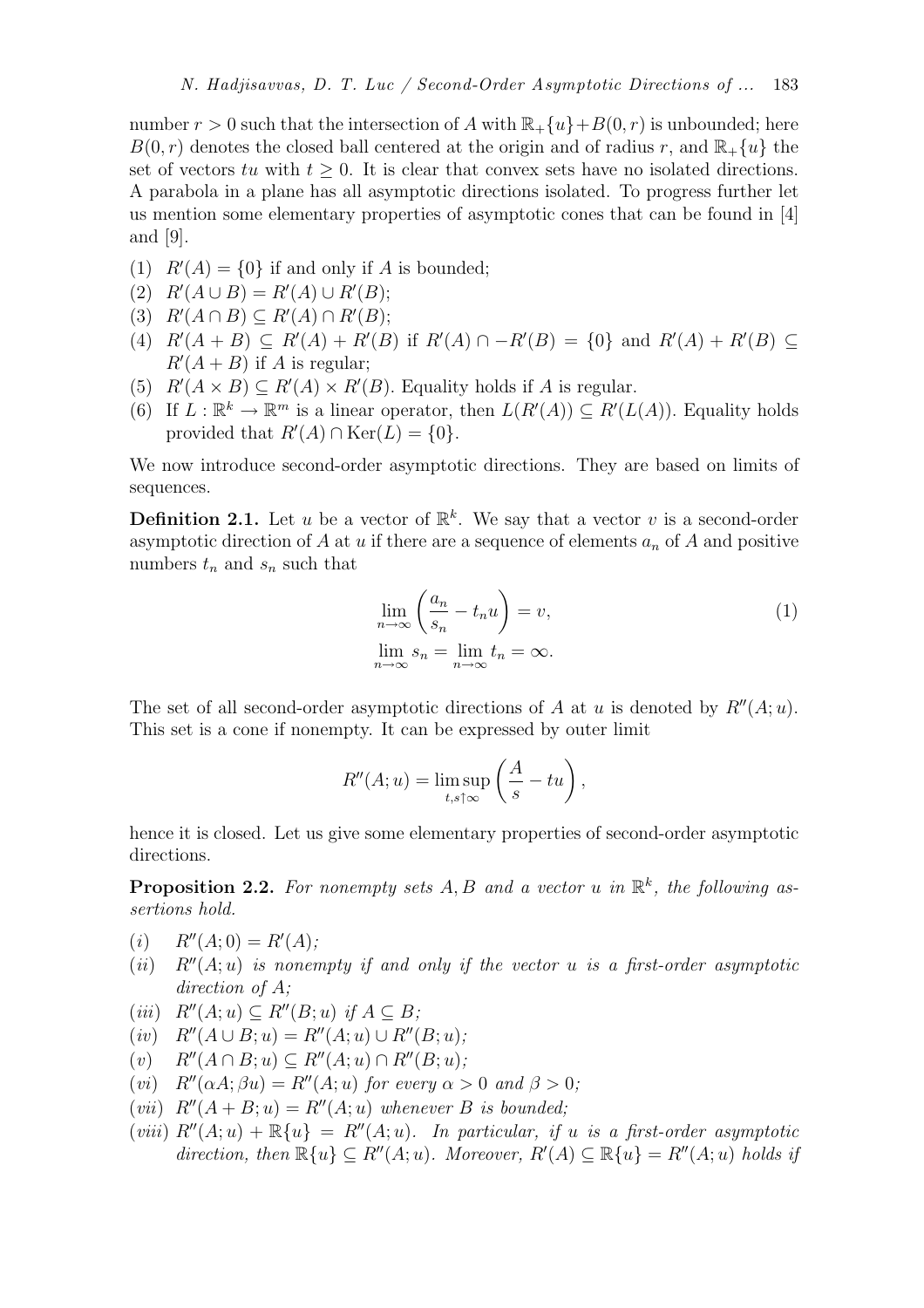184 *N. Hadjisavvas, D. T. Luc / Second-Order Asymptotic Directions of ...*

*and only if there exits a ball*  $B(0, r)$  *with*  $r > 0$  *such that*  $A \subseteq \mathbb{R}{u} + B(0, r)$ *. In particular, if* u *is an isolated direction, then*  $R''(A; u) \neq \mathbb{R}{u}$ .

 $(ix)$  *If*  $L : \mathbb{R}^k \to \mathbb{R}^m$  *is a linear operator and*  $u \in R'(A)$ , *then*  $L(R''(A; u)) \subseteq$  $R''(L(A); L(u))$ . *Equality holds provided that* L is injective on  $R'(A)$  and  $R''(A; u)$  $\cap \text{Ker}(L) = \{0\}.$ 

Proof. The first assertion is immediate from the definition because the outer limit expression of  $R''(A;0)$  is exactly that of the cone  $R'(A)$ . To prove the second assertion, if v is an element of  $R''(A; u)$ , then (1) implies

$$
\lim_{n \to \infty} \left( \frac{a_n}{t_n s_n} - u \right) = \lim_{n \to \infty} \frac{v}{t_n} = 0
$$

which shows that  $u$  is a first-order asymptotic direction of  $A$ . Conversely, let  $u$  be an element of  $R'(A)$ , that is

$$
u = \lim_{n \to \infty} \frac{a_n}{\alpha_n}
$$

for some  $a_n \in A$  and  $\alpha_n > 0$  converging to  $\infty$ . Consider the sequence of the terms  $a_n - \alpha_n u$ . If it is bounded, then choose  $t_n = s_n = \sqrt{\alpha_n}$ . We deduce

$$
\lim_{n \to \infty} \left( \frac{a_n}{s_n} - t_n u \right) = \lim_{n \to \infty} \frac{1}{\sqrt{\alpha_n}} (a_n - \alpha_n u) = 0,
$$

with  $t_n$  and  $s_n$  converging to  $\infty$ , by which the null vector belongs to  $R''(A; u)$ . If that sequence is unbounded, say with norm converging to  $\infty$ , then we may assume that

$$
\lim_{n \to \infty} \frac{a_n - \alpha_n u}{\|a_n - \alpha_n u\|} = w
$$

for some unit norm vector w. Choosing  $s_n = ||a_n - a_n u||$  and  $t_n = \frac{\alpha_n}{s_n}$  $\frac{\alpha_n}{s_n}$  we see that

$$
\lim_{n \to \infty} t_n = \lim_{n \to \infty} \left\| \frac{a_n}{\alpha_n} - u \right\|^{-1} = \infty
$$

and conclude that w belongs to the set  $R''(A; u)$ .

Assertions  $(iii)$ – $(v)$  are clear. For assertion  $(vi)$  it suffices to notice that given v as in Definition 2.1 and  $\alpha > 0$  and  $\beta > 0$ , by setting  $s_n' = \alpha s_n$  and  $t_n' = t_n/\beta$  one derives at once that  $v \in R''(\alpha A; \beta u)$ .

Assertion (vii) follows from the fact that

$$
\lim_{n \to \infty} \left( \frac{a_n + b_n}{s_n} - t_n u \right) = \lim_{n \to \infty} \left( \frac{a_n}{s_n} - t_n u \right)
$$

for every bounded sequence  ${b_n}_{n>1}$  and  ${s_n}_{n>0}$  converging to  $\infty$ .

Let us prove assertion (*viii*). If  $R''(A; u) = \emptyset$ , then the equality  $R''(A; u) + \mathbb{R}{u} =$  $R''(A; u)$  is obvious. Consider the case  $R''(A; u) \neq \emptyset$ . Since  $\mathbb{R}\{u\}$  contains the null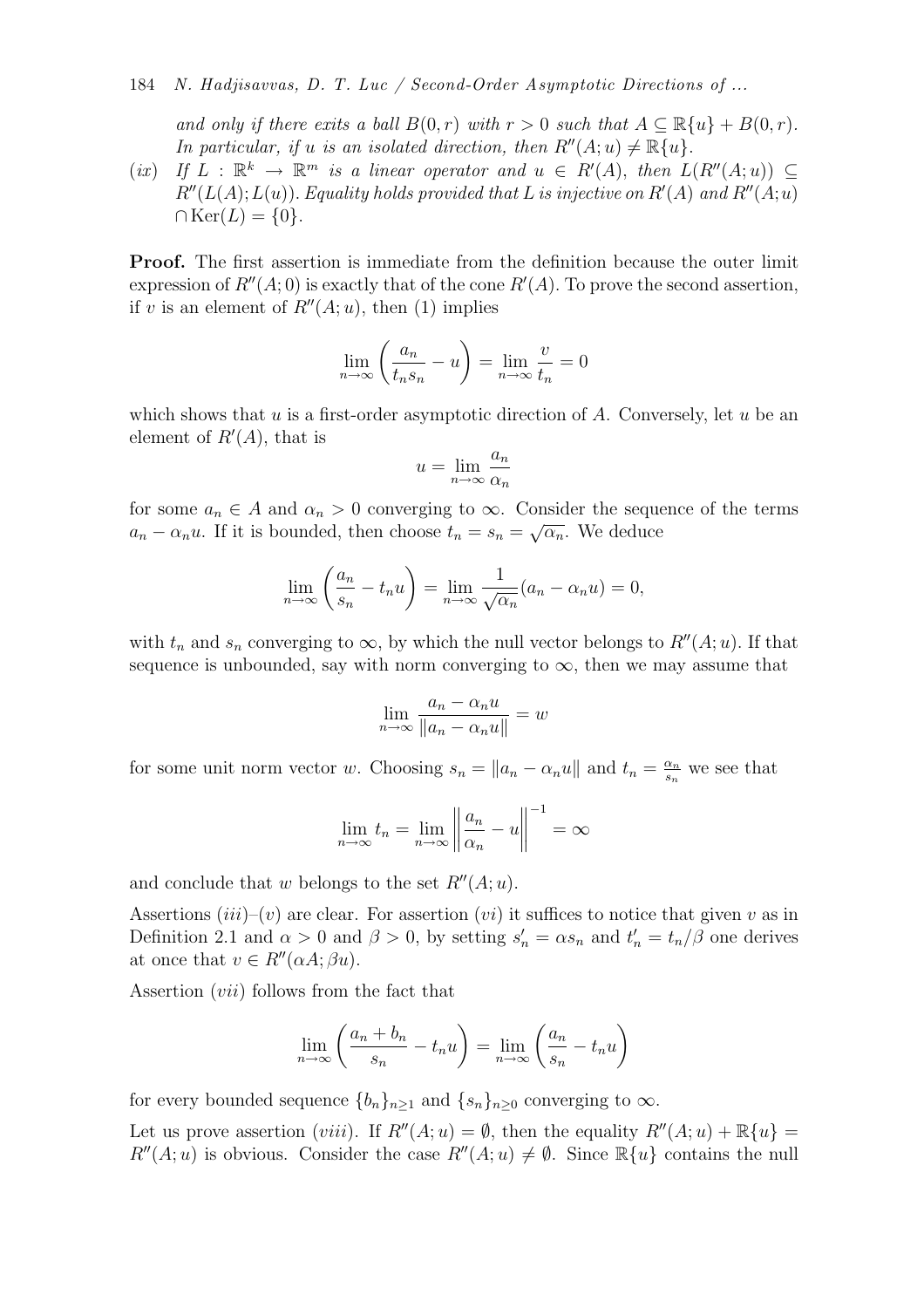vector, the inclusion  $R''(A; u) \subseteq R''(A; u) + \mathbb{R}\{u\}$  is clear. For the converse inclusion let  $v \in R''(A; u)$  defined by (1) and  $\alpha \in \mathbb{R}$ . Then  $t'_n = t_n - \alpha$  converges to  $\infty$  and so

$$
v + \alpha u = \lim_{n \to \infty} \left( \frac{a_n}{s_n} - t'_n u \right) \in R''(A; u),
$$

which shows that  $v + \alpha u$  belongs to  $R''(A; u)$ . Thus, the first equality of (viii) follows. Moreover, being nonempty the set  $R''(A; u)$  is a cone, hence it contains zero, and therefore  $\mathbb{R}\{u\} \subset R''(A; u)$ .

Now assume  $A \subseteq \mathbb{R}{u} + B(0,r)$  for some  $r \geq 0$ . It is clear that  $R'(A) \subseteq \mathbb{R}{u}$ . If  $v \in R''(A; u)$  is given by (1), then the elements  $a_n$  can be written in the form  $a_n = \alpha_n u + b_n$  where the sequence  $\{b_n\}_{n \in \mathbb{N}} \subset B(0,r)$  is bounded. Hence

$$
v = \lim_{n \to \infty} \left( \frac{\alpha_n u + b_n}{s_n} - t_n u \right) = \lim_{n \to \infty} \left( \frac{\alpha_n u}{s_n} - t_n u \right) \in \mathbb{R} \{ u \}
$$

and  $R''(A; u) \subseteq \mathbb{R}{u}$ , which is in fact equality because the converse inclusion is evident.

Conversely, assume that for all  $r > 0$ , the inclusion  $A \subseteq \mathbb{R}{u} + B(0,r)$  does not hold. Then there exists a sequence  $\{a_n\}_{n\in\mathbb{N}}\subseteq A$  such that the distance  $d(a_n,\mathbb{R}\{u\})$ from  $a_n$  to  $\mathbb{R}\{u\}$  tends to  $\infty$  as n goes to  $\infty$ . Let  $t_nu$  be the projection of  $a_n$  onto  $\mathbb{R}\{u\}$ . We may assume that  $t_n$  are nonnegative, otherwise consider  $-u$  instead of u. Then  $\lim_{n\to\infty} ||a_n - t_n u|| = \infty$  and  $\langle a_n - t_n u, u \rangle = 0$ . We may suppose without loss of generality that  $\frac{a_n-t_nu}{\|a_n-t_nu\|}$  converges to a nonzero vector w and show that  $\frac{t_n}{\|a_n-t_nu\|}$ converges to  $\infty$ . Indeed, if not, say it converges to a finite number  $\alpha$ , then  $\frac{a_n}{\|a_n-t_nu\|}$ converges to a first-order asymptotic direction  $\alpha u + w$ . Since w is orthogonal to u we deduce that the limit  $\alpha u + w$  does not belong to the straight line  $\mathbb{R}\{u\}$  which contradicts the hypothesis.

Finally, let  $v \in R''(A; u)$  be given by (1). Then

$$
L(v) = \lim_{n \to \infty} \left( \frac{L(a_n)}{s_n} - t_n L(u) \right) \tag{2}
$$

with  $s_n$  and  $t_n$  converging to  $\infty$ . Hence  $L(v) \in R''(L(A); L(u))$ . Conversely, let  $p \in R''(L(A); L(u))$  be given by the limit of the right hand side of (2). Note that (2) implies that  $\lim_{n\to\infty} L\left(\frac{a_n}{s_n t}\right)$  $\frac{a_n}{s_n t_n}$ ) =  $L(u)$ . We show first that

$$
\lim_{n \to \infty} \frac{a_n}{s_n t_n} = u.
$$
\n(3)

Indeed, if not, by taking a subsequence if necessary, we may assume that either  $\lim_{n\to\infty}$   $\left\|\frac{a_n}{s_nt}\right\|$  $\frac{a_n}{s_n t_n}$ || =  $\infty$  or  $\lim_{n\to\infty} \frac{a_n}{s_n t_n}$  $\frac{a_n}{s_n t_n} = u' \neq u$ . In the first case, by setting  $\mu_n = \|\frac{a_n}{s_n t_n}\|$  $\frac{a_n}{s_n t_n}$ || we may consider that the sequence  $\{\frac{a_n}{s_n t_{n}}\}$  $\frac{a_n}{s_n t_n \mu_n}$ <sub> $n \geq 1$ </sub> converges to some unit norm vector  $w \in R'(A)$ . Then

$$
L(w) = \lim_{n \to \infty} \frac{L(a_n)}{s_n t_n \mu_n} = 0,
$$

which is impossible by our assumption. In the second case,  $L(u') = L(u)$ , which is also excluded. Thus, (3) is true. Now consider the sequence  $\{\frac{a_n}{s_n}\}$  $\frac{a_n}{s_n} - t_n u\}_{n \geq 1}$ . If it is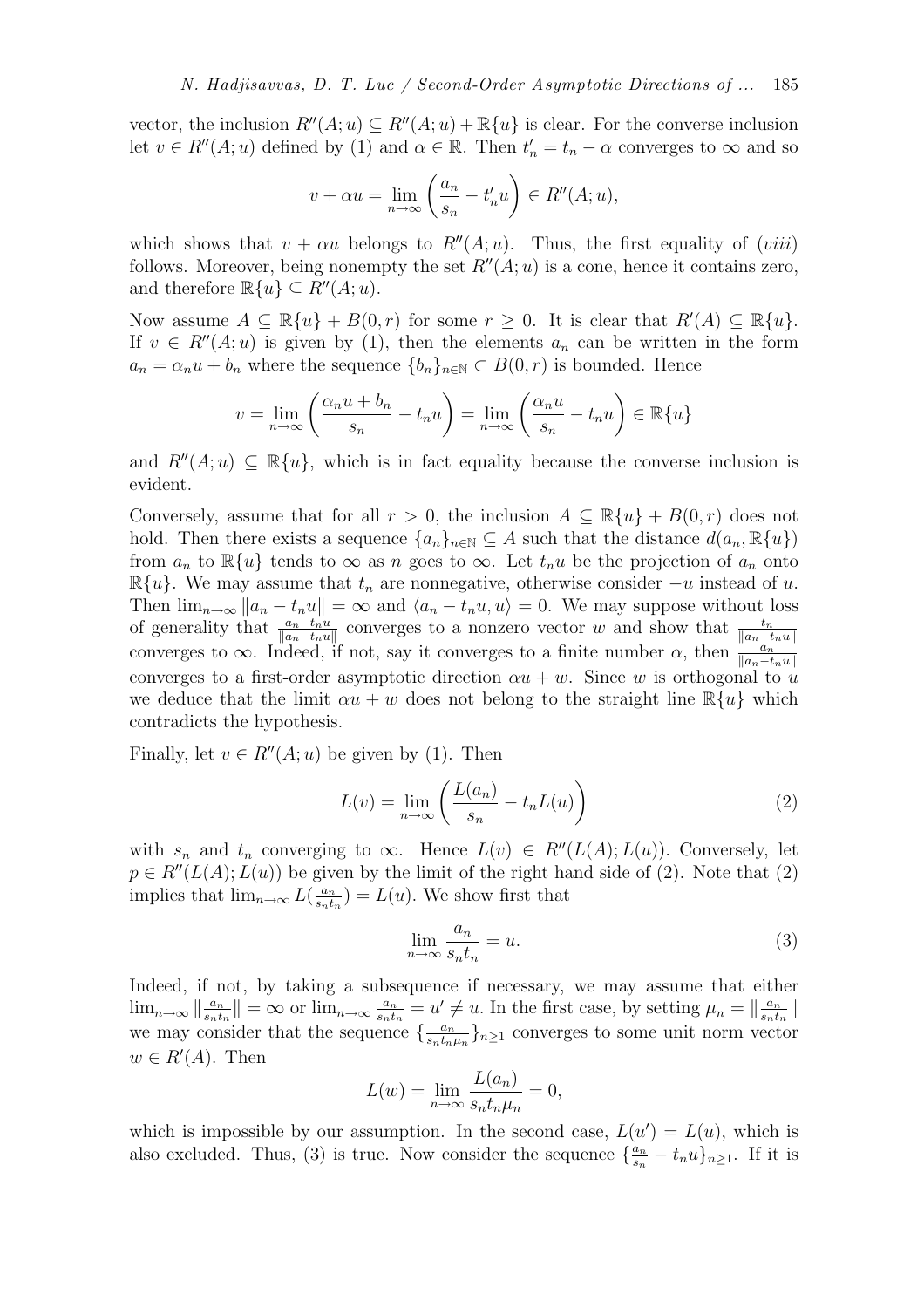bounded, then it has a cluster vector, say v. We have  $v \in R''(A; u)$  and  $L(v) = p$ . If it is unbounded, then by setting  $\alpha_n = \left\|\frac{a_n}{s_n}\right\|$  $\frac{a_n}{s_n} - t_n u$  we may assume that the bounded sequence  $\left\{\left(\frac{a_n}{s_n}\right)$  $\frac{a_n}{s_n} - t_n u) / \alpha_n$ <sub> $n \ge 1$ </sub> converges to some nonzero vector q. In view of (3),  $t_n / \alpha_n$ converges to  $\infty$ , which yields the inclusion  $q \in R''(A; u)$ . This, however, together with

$$
L(q) = \lim_{n \to \infty} \frac{\frac{L(a_n)}{s_n} - t_n L(u)}{\alpha_n} = \lim_{n \to \infty} \frac{p}{\alpha_n} = 0
$$

contradicts the hypothesis. The proof is complete.

Notice that in the above proposition the inclusions of  $(v)$  and  $(ix)$  are not equality in general. This is seen in the next examples.

Example 2.3. Consider the following sets

$$
A = \{(0, y) \in \mathbb{R}^2 : y \ge 0\} \cup \{(x, y) \in \mathbb{R}^2 : y = x^2, x \ge 0\}
$$
  

$$
B = \{(0, y) \in \mathbb{R}^2 : y \ge 0\} \cup \{(x, y) \in \mathbb{R}^2 : y = x^3, x \ge 0\}.
$$

Then it is easy to see that for  $u = (0, 1) \in R'(A \cap B)$  one has

$$
R''(A \cap B; u) = \{(0, y) \in \mathbb{R}^2 : y \in \mathbb{R}\},
$$
  
\n
$$
R''(A; u) = \{(x, y) \in \mathbb{R}^2 : x \ge 0, y \in \mathbb{R}\},
$$
  
\n
$$
R''(B; u) = R''(A; u).
$$

And so the inclusion of  $(v)$  is strict.

**Example 2.4.** Define a set A in  $\mathbb{R}^3$  and a linear operator  $L : \mathbb{R}^3 \to \mathbb{R}^2$  as follows

$$
A = \{(n, n^2, n^3) \in \mathbb{R}^3 : n = 1, 2, \ldots\},\
$$
  

$$
L(x, y, z) = (x, z) \text{ for } (x, y, z) \in \mathbb{R}^3.
$$

Then the first-order asymptotic cone of A is generated by the vector  $u = (0, 0, 1)$ . The second-order asymptotic cone of A at u is given by  $R''(A; u) = \{0\} \times \mathbb{R}_+ \times \mathbb{R}$ , which implies that  $L(R''(A;u)) = \{0\} \times \mathbb{R}$ . Moreover,  $L(u) = (0,1)$  and so  $R''(L(A); L(u)) =$  $\mathbb{R}_+ \times \mathbb{R}$ . Consequently inclusion in *(ix)* of Proposition 2.2 is strict. In this example the kernel of  $L$  and the second-order asymptotic cone of  $A$  at  $u$  have nonzero vectors in common.

We notice also that in the assertion (*viii*) of Proposition 2.2 equality  $\mathbb{R}\{u\} = R''(A; u)$ alone does not guarantee the inclusion  $A \subseteq \mathbb{R}{u} + B(0,r)$ . For instance a set A composed of two crossing straight lines  $\mathbb{R}\{u\}$  and  $\mathbb{R}\{v\}$  does satisfy the equality but not the inclusion.

Among second-order asymptotic directions we are particularly interested in those for which  $t_n$ ,  $s_n$  and  $a_n$  satisfy an additional relation.

**Definition 2.5.** A second-order asymptotic direction  $v$  is said to be parabolic if  $s_n = t_n$  for every n in (1), that is

$$
v = \lim_{n \to \infty} \left( \frac{a_n}{t_n} - t_n u \right) \quad \text{with } t_n \uparrow \infty. \tag{4}
$$

 $\Box$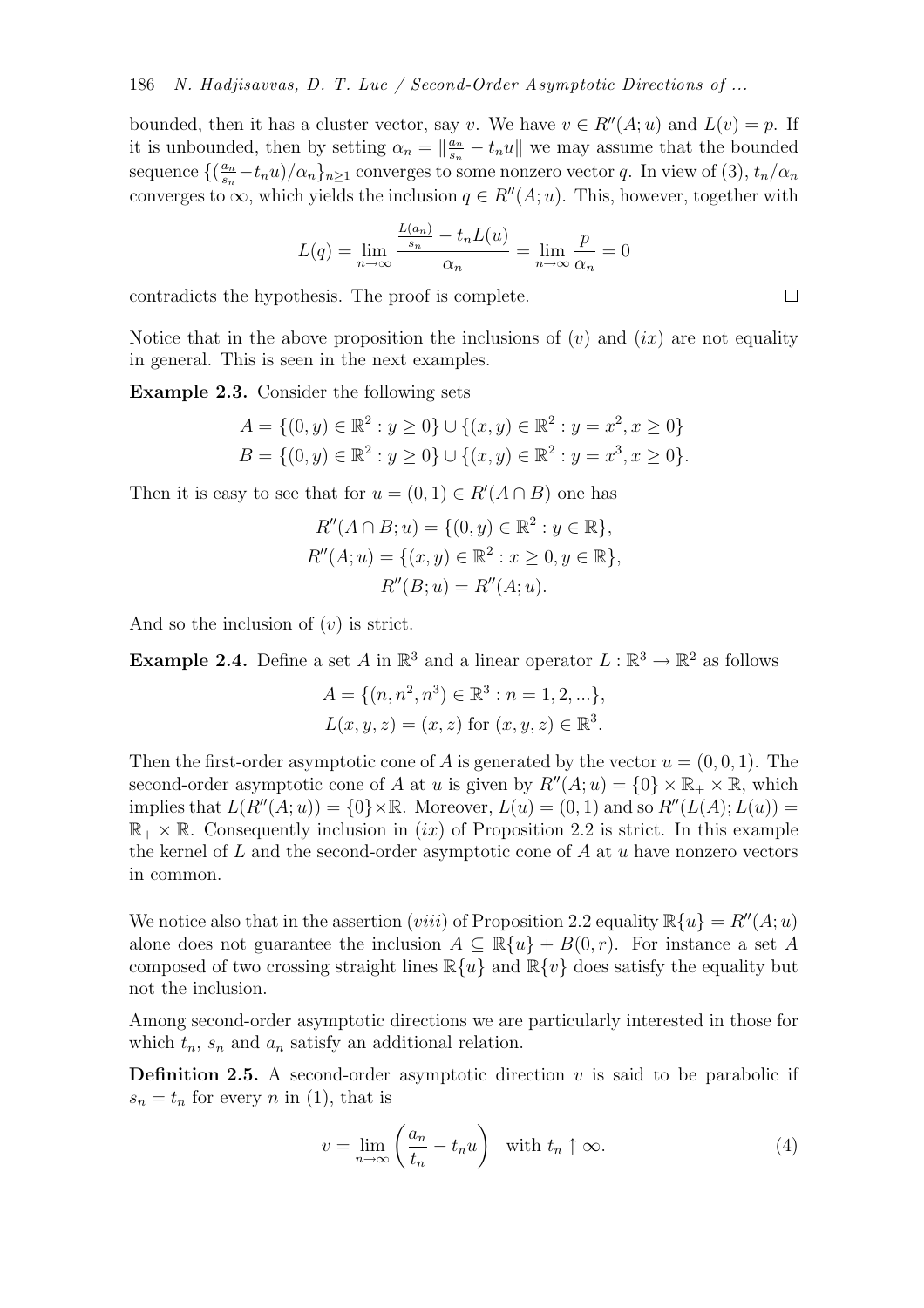And it is said to be canonic if  $||u|| \neq 0$  and  $s_n = \frac{||a_n||}{t_n}$  $\frac{a_{n\parallel}}{t_n}$ , that is

$$
v = \lim_{n \to \infty} t_n \left( \frac{a_n}{\|a_n\|} - \frac{u}{\|u\|} \right) \quad \text{with } t_n \uparrow \infty, \frac{t_n}{\|a_n\|} \to 0. \tag{5}
$$

The sets of all parabolic and canonic second-order asymptotic directions of A at u are denoted respectively by  $R^2(A; u)$  and  $R^{\nu}(A; u)$ . By convention, if  $u = 0$ , the set  $R^{\nu}(A; u)$  is empty. The set  $R^{\nu}(A; u)$  is a closed cone. In the terminology of outer limit,  $R^2(A; u)$  is expressed as

$$
R^{2}(A; u) = \limsup_{t \uparrow \infty} \left( \frac{A}{t} - tu \right).
$$

Thus,  $R^2(A; u)$  is closed too. It is not a cone, however. To see the distinction between parabolic and canonic second-order asymptotic directions let us consider the following examples.

**Example 2.6.** Let A be the same set as in Example 2.3 and  $u = (0, 1)$ . If  $v = (p, q) \in$  $R^2(A; u)$  is given by relation (4) with  $a_n$  on the curve  $y = x^2$ , then  $a_n = (x_n, x_n^2)$  with  $x_n \to \infty$ . It follows that

$$
p = \lim_{n \to \infty} \frac{x_n}{t_n}, \qquad q = \lim_{n \to \infty} t_n \left( \frac{x_n^2}{t_n^2} - 1 \right).
$$

Thus,  $p = 1$  since  $\lim_{n \to \infty} t_n = \infty$ . Hence such parabolic second-order asymptotic directions v belong to  $\{1\} \times \mathbb{R}$ . Conversely, given  $q \in \mathbb{R}$  set, for n sufficiently large,  $x_n = (n^2 + nq)^{1/2}$  and  $a_n = (x_n, x_n^2)$ . Then

$$
\lim_{n \to \infty} \left( \frac{a_n}{n} - nu \right) = (1, q).
$$

Hence the set of parabolic second-order asymptotic directions defined through sequences  $a_n$  belonging to the curve  $y = x^2$  is exactly  $\{1\} \times \mathbb{R}$ . It is easy to see that the set of parabolic asymptotic directions v given by (4) with  $a_n$  belonging to  $\{0\} \times \mathbb{R}_+$ is  $\{0\} \times \mathbb{R}$ . Thus, we deduce that  $R^2(A; u) = \{0, 1\} \times \mathbb{R}$  which is not a cone. Let us find  $R^{\nu}(A; u)$ . It is also not difficult to see that 0 is the only canonic direction given by relation (5) with  $a_n$  belonging to  $\{0\} \times \mathbb{R}_+$ . Now assume that  $a_n = (x_n, x_n^2)$ ,  $x_n \to \infty$ . If  $v = (p, q)$  then

$$
p = \lim_{n \to \infty} \frac{t_n x_n}{(x_n^2 + x_n^4)^{1/2}},\tag{6}
$$

$$
q = \lim_{n \to \infty} t_n \frac{x_n^2 - (x_n^2 + x_n^4)^{1/2}}{(x_n^2 + x_n^4)^{1/2}} = \lim_{n \to \infty} \frac{-t_n x_n^2}{(x_n^2 + x_n^4)^{1/2} (x_n^2 + (x_n^2 + x_n^4)^{1/2})}.
$$
 (7)

Using (6) we deduce that  $q = 0$ . Since  $p \ge 0$ , we have  $R^{\nu}(A; u) \subseteq \mathbb{R}_+ \times \{0\}$ . Conversely given  $p > 0$ , by taking  $x_n = n$ ,  $a_n = (n, n^2)$  and  $t_n = pn$  we see that  $(p,0) \in R^{\nu}(A;u)$ . Since  $(0,0) \in R^{\nu}(A;u)$  we infer that  $R^{\nu}(A;u) = \mathbb{R}_+ \times \{0\}$ . Thus, we see that  $R''(A; u)$ ,  $R^2(A; u)$  and  $R^{\nu}(A; u)$  are distinct.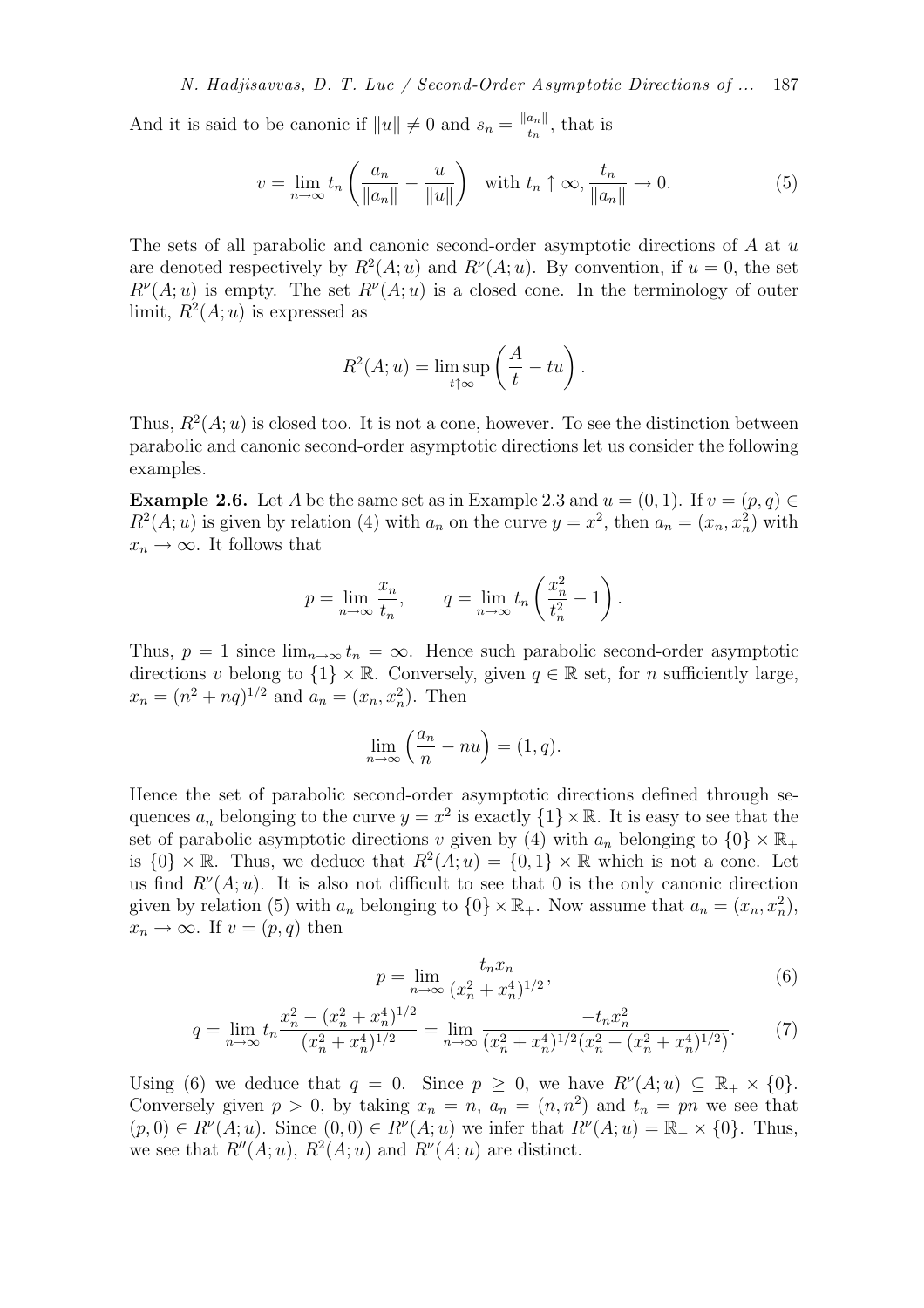Example 2.7. Similar calculations applied to the set

$$
C = \left\{ \left( n, \frac{n}{\ln(n+1)} \right) \in \mathbb{R}^2 : n = 1, 2, \dots \right\}
$$

show that in this case,  $R'(C) = \mathbb{R}_+ \times \{0\}$  and for  $u = (1,0), R''(C; u) = \mathbb{R} \times \mathbb{R}_+$ ,  $R^{\nu}(C; u) = \{0\} \times \mathbb{R}_{+}$  while  $R^{2}(C; u)$  is empty.

We now establish some properties of  $R^{\nu}(A; u)$  and its relationship with  $R''(A; u)$ .

Proposition 2.8. Let A be a nonempty set in  $\mathbb{R}^k$ . The following assertions hold.

- $(i)$   $R^{\nu}(A; u)$  *is nonempty if and only if u is a nonzero first-order asymptotic direction of* A*.*
- (*ii*)  $R''(A; u) = \mathbb{R}{u} + R^{\nu}(A; u)$  *if u is nonzero.*
- (*iii*) Elements of  $R^{\nu}(A; u)$  are orthogonal to the vector u.
- (*iv*) *Assume that the first-order asymptotic cone of* A *is generated by a unit norm vector* u, that is  $R'(A) = \mathbb{R}_+\{u\}$ . Then  $R^{\nu}(A; u) = \{0\}$  if and only if there is *a ball*  $B(0,r)$  *with*  $r > 0$  *such that*  $A \subseteq \mathbb{R}_+ \{u\} + B(0,r)$ *. In particular, if u is an isolated direction, then*  $R^{\nu}(A; u) \neq \{0\}.$

**Proof.** For (i), if  $R^{\nu}(A; u)$  contains an element v given by relation (4), then  $u \neq 0$ by our convention. From Proposition 2.2(*ii*) and the inclusion  $R^{\nu}(A; u) \subseteq R''(A; u)$ we obtain that  $R''(A; u)$  is nonempty, thus  $u \in R'(A)$ .

Conversely, let u be a unit norm vector that is the limit of a sequence  $\{\frac{a_n}{\|a_n\|}\}$  $\frac{a_n}{\|a_n\|}\}_{n\geq 1}$  in  $A$ with  $\lim_{n\to\infty} ||a_n|| = \infty$ . Consider the sequence  $\{(a_n - ||a_n||u)\}_{n\geq 0}$ . If it is bounded, set  $t_n = \sqrt{||a_n||}$ ; otherwise set

$$
t_n = \frac{\|a_n\|}{\|(a_n - \|a_n\|u)\|}.
$$

Then the sequence of the terms  $t_n(\frac{a_n}{\|a_n\|} - u)$  is bounded, and hence we may assume that it converges to some vector v. By construction,  $t_n$  converges to  $\infty$  and  $\frac{t_n}{\|a_n\|}$ converges to 0. Consequently, v belongs to  $R^{\nu}(A; u)$ .

To prove (ii), we notice first that  $R^{\nu}(A; u) \subseteq R''(A; u)$ . Using Proposition 2.2(*viii*), we deduce

$$
\mathbb{R}{u} + R^{\nu}(A; u) \subseteq \mathbb{R}{u} + R^{\nu}(A; u) = R^{\nu}(A; u).
$$

Conversely, let  $v \in R''(A; u)$  be given by relation (1) with  $u \neq 0$ . We write

$$
\frac{a_n}{s_n} - t_n u = \frac{\|a_n\|}{s_n} \left( \frac{a_n}{\|a_n\|} - \frac{u}{\|u\|} \right) + \left( \frac{\|a_n\|}{s_n} - t_n \|u\| \right) \frac{u}{\|u\|}.
$$
 (8)

Since  $\{\frac{a_n}{s_n}\}$  $\frac{a_n}{s_n} - t_n u\}_{n \geq 0}$  converges to  $v$ ,

$$
\limsup_{n \to \infty} \left| \frac{\|a_n\|}{s_n} - t_n \|u\| \right| \le \|v\|.
$$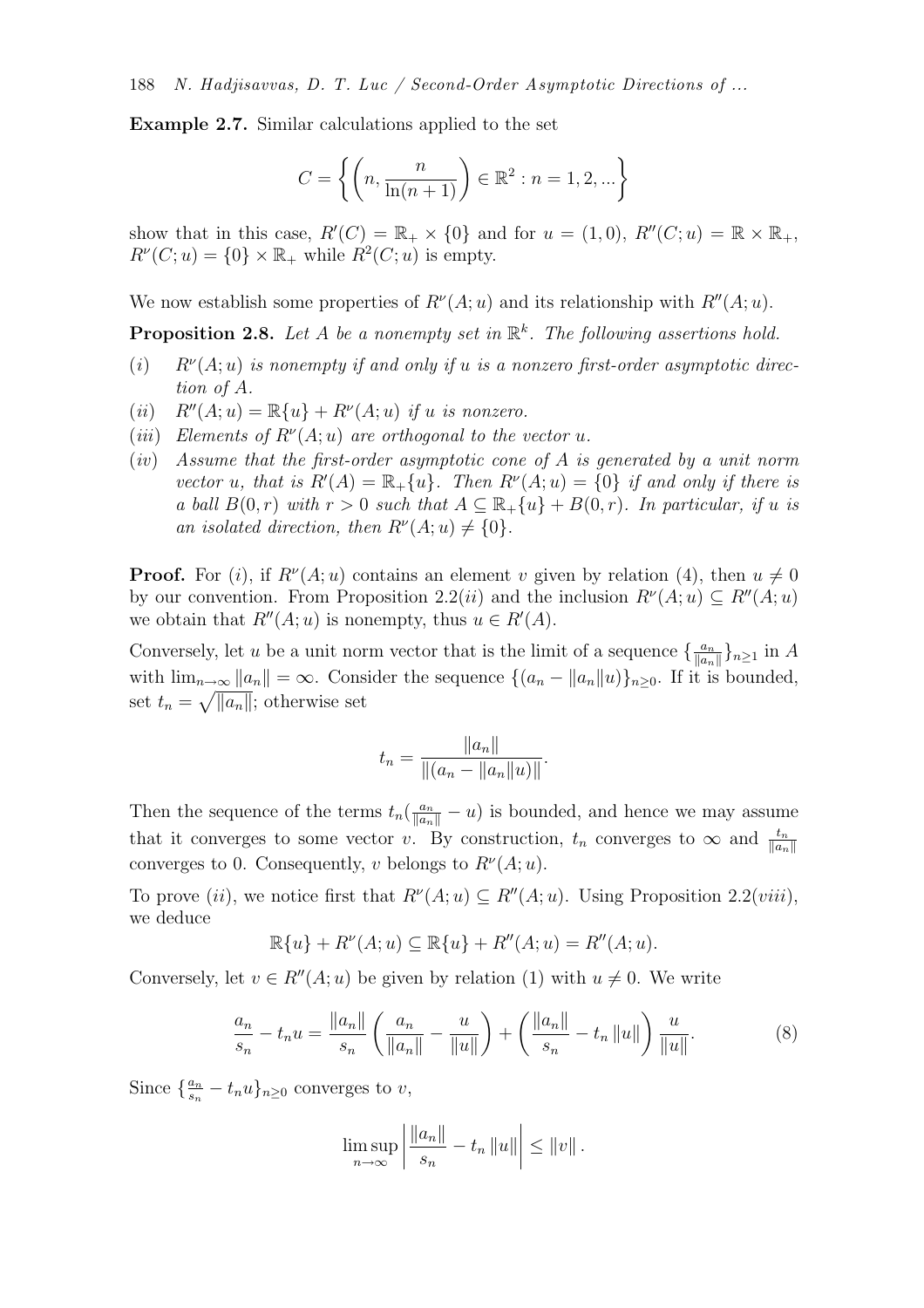Hence we can assume without loss of generality that  $\{\frac{\|a_n\|}{s_n}$  $\frac{a_{n\parallel}}{s_{n}}-t_{n}\left\Vert u\right\Vert \}_{n\geq0}$  converges to some  $\alpha \in \mathbb{R}$ , and by equation (8),  $\{\frac{\|a_n\|}{s_n}$  $\frac{a_n\|}{s_n}\left(\frac{a_n}{\|a_n\|}-\frac{u}{\|u}\right)$  $\frac{u}{\|u\|}\big)\}_n \geq 0$  converges to some  $w \in \mathbb{R}^k$ . Obviously,  $w \in R^{\nu}(A; u)$  and so  $v = w + \alpha u \in R^{\nu}(A; u) + \mathbb{R}{u}.$ 

To prove (*iii*), we may assume without loss of generality that  $u \in R'(A)$  and  $v \in$  $R^{\nu}(A; u)$  are vectors of unit norm. Thus,

$$
u = \lim_{n \to \infty} \frac{a_n}{\|a_n\|},\tag{9}
$$

$$
v = \lim_{n \to \infty} \frac{a_n - \|a_n\| u}{\|(a_n - \|a_n\| u)\|}.
$$
\n(10)

Using  $||(a_n - ||a_n|| ||u)||^2 = -2 ||a_n|| (\langle a_n, u \rangle - ||a_n||)$ , we deduce from (10) that

| $\langle v, u \rangle = \lim_{n \to \infty} \frac{\langle a_n -   a_n  u, u \rangle}{\ (a_n -   a_n  u)\ }$ |  |
|-------------------------------------------------------------------------------------------------------------|--|
| = $\lim_{n \to \infty} \frac{\langle a_n, u \rangle -   a_n  }{   (a_n -   a_n   u)   }$                    |  |
| = $\lim_{n \to \infty} \frac{-\ (a_n - \ a_n\ u)\ }{2\ a_n\ }$                                              |  |
| $= 0$ (by (9)).                                                                                             |  |

To prove assertion  $(iv)$  we notice that if for every positive integer n, there is some element  $a_n \in A \setminus (\mathbb{R}_+\{u\} + B(0,n))$ , then by hypothesis one may assume that the sequence  $\{\frac{a_n}{\|a_n\|}\}$  $\frac{a_n}{\|a_n\|}\}_{n\geq 0}$  converges to u. Moreover, the sequence  $\{(a_n - \|a_n\|u)\}_{n\geq 0}$  is unbounded. Defining  $t_n$  as in the first part, we obtain a unit norm vector v that belongs to  $R^{\nu}(A; u)$ . Conversely, if A is contained in  $\mathbb{R}_+ \{u\} + B(0, r)$  for some  $r > 0$ , then by Proposition 2.2(*viii*) we obtain  $R''(A; u) = \mathbb{R}{u}$ . Combining with parts (*ii*) and *(iii)* of the present proposition we deduce  $R^{\nu}(A; u) = \{0\}$ . This completes the proof.

According to (i), the set  $R^{\nu}(A; u)$  is always nonempty when u is a nonzero firstorder asymptotic direction of A. This, however, is not the case for  $R^2(A; u)$  as we have seen in Example 2.7. Observe also that linear operators being not necessarily isometric, inclusion like that of Proposition  $2.2(ix)$  is, in general, not available for canonic second-order asymptotic directions. This is shown by the next example.

Example 2.9. Let us consider the set A given in Example 2.4 and define a linear operator  $L : \mathbb{R}^3 \to \mathbb{R}^2$  by  $L(x, y, z) = (x + z, y + z)$ . Then  $R'(A) = \mathbb{R}\{(0, 0, 1)\}$  and for the vector  $u = (0, 0, 1)$  we have

$$
R^{\nu}(A; u) = \{0\} \times \mathbb{R}_{+} \times \{0\},
$$
  
\n
$$
L(R^{\nu}(A; u)) = \{0\} \times \mathbb{R}_{+},
$$
  
\n
$$
R^{\nu}(L(A); L(u)) = \mathbb{R}_{+}\{(-1, -1)\}.
$$

From these formulae it is clear that the inclusion  $(ix)$  of Proposition 2.2 does not hold for the canonic directions.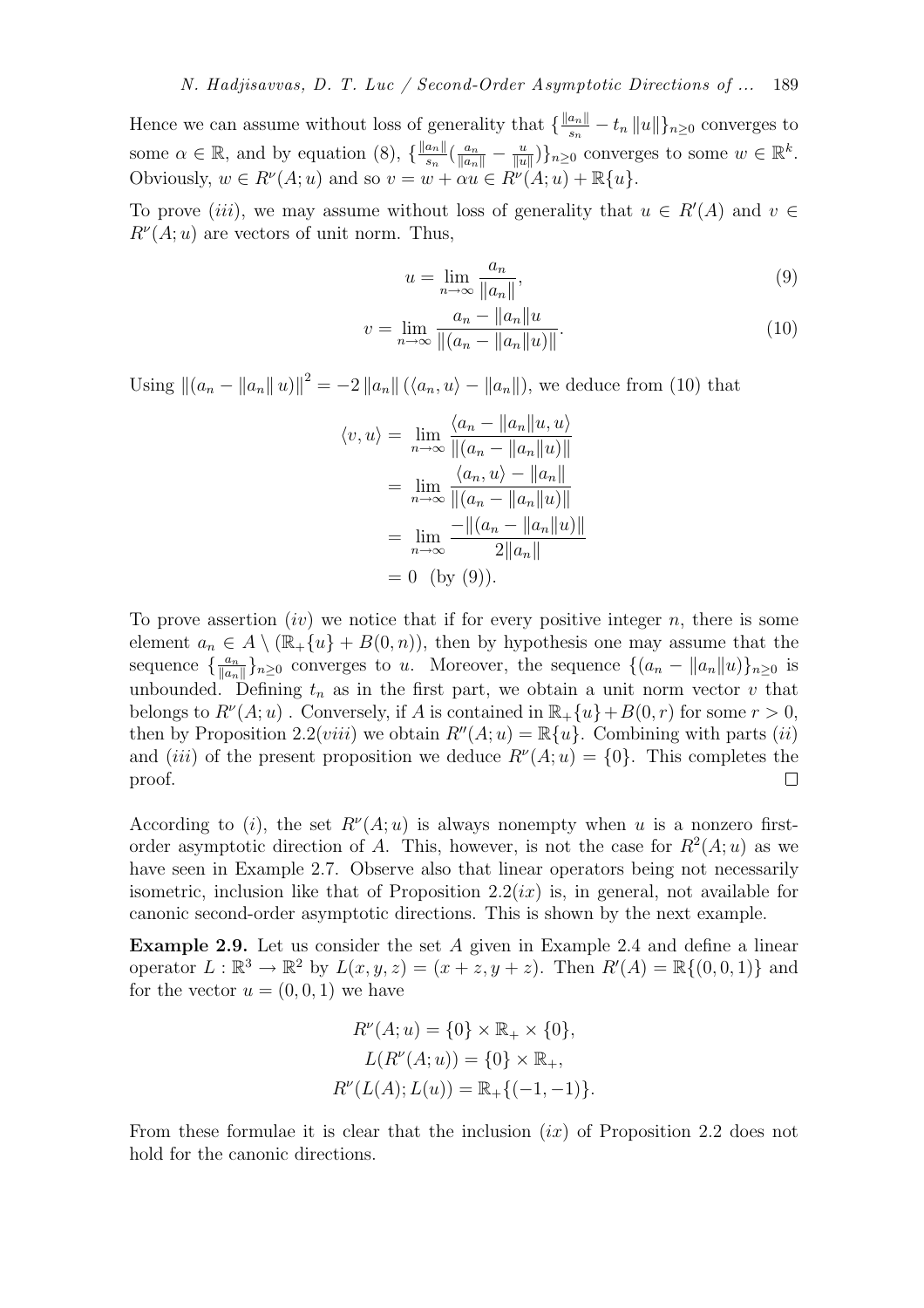Below are some properties of parabolic asymptotic directions.

Proposition 2.10. *For a nonempty set* A*, the following assertions hold.*

- $(i)$   $R^2(A; 0) = R'(A);$
- $(ii)$  $(tA + B; tu) = tR^2(A; u)$  *for every*  $t \in \mathbb{R}$  *and for every* B *bounded*;
- $(iii)$   $R^2(A; u) \subseteq R^2(B; u)$  *if*  $A \subseteq B$ ;
- $(iv)$   $R^2(A \cap B; u) \subseteq R^2(A; u) \cap R^2(B; u);$
- (*v*)  $\lambda R^2(A; u) = R^2(A; \lambda^2 u)$  for every  $\lambda > 0$ ;
- (*vi*) If there is some  $a \in A$  such that the ray  $\{a + tu : t \ge 0\}$  lies in A, then  $u \in R^2(A; u)$ . In particular, if A is closed and convex and  $u \in R'(A)$ , then  $u \in R^2(A; u).$
- $(vii)$   $R^2(A;u) + \mathbb{R}{u} = R^2(A;u)$ . In particular,  $u \in R^2(A;u)$  if and only if  $0 \in \mathbb{R}$  $R^2(A; u)$ .
- (*viii*) If A is closed and convex and  $u \in R'(A)$ , then  $R^2(A; u)$  is nonempty and radiant *in the sense that it contains the segment*  $[0, v]$  *for every*  $v \in R^2(A; u)$ *.*
- $(ix)$   $If L: \mathbb{R}^k \to \mathbb{R}^m$  *is a linear operator and*  $u \in R'(A)$ , *then*  $L(R^2(A; u)) \subseteq$  $R^2(L(A); L(u))$ . *Equality holds provided that L* is injective on  $R'(A)$  and  $R''(A; u)$  $\cap \text{Ker}(L) = \{0\}.$

**Proof.** The four first assertions being clear, we prove the remaining ones. For every  $\lambda > 0$  and  $v \in R^2(A; u)$  given by equation (4), set  $s_n = \frac{t_n}{\lambda}$  $\frac{\xi_n}{\lambda}$ ; then

$$
\lim_{n \to \infty} \left( \frac{a_n}{s_n} - \lambda^2 s_n u \right) = \lambda \lim_{n \to \infty} \left( \frac{a_n}{t_n} - t_n u \right) = \lambda v.
$$

This proves assertion (v). For (vi), in view of (ii), we may assume that  $a = 0$ , so that  $tu \in A$  for every  $t \geq 0$ . Choose  $t_n = n$ ,  $a_n = (n^2 + n)u$ . Then  $\lim_{t \to \infty} (\frac{a_n}{t_n} - t_n u) =$  $\lim((n+1)u - nu) = u$ . Thus,  $u \in R^2(A; u)$ .

To show  $(vii)$ , let  $v \in R^2(A; u)$  be given by equation (4) and  $\lambda \in \mathbb{R}$ . Set  $s_n =$  $2t_n^2/(2t_n + \lambda)$ . Then one can readily verify that  $\lim_{n\to\infty} s_n = \infty$ ,  $\lim_{n\to\infty} s_n/t_n = 1$ and  $\lim_{n\to\infty} (t_n - s_n^2/t_n) = \lambda$ . It follows that

$$
\lim_{n \to \infty} \left( \frac{a_n}{s_n} - s_n u \right) = \lim_{n \to \infty} \frac{t_n}{s_n} \left( \frac{a_n}{t_n} - t_n u + \left( t_n - \frac{s_n^2}{t_n} \right) u \right) = v + \lambda u.
$$

Thus,  $v + \lambda u \in R^2(A; u)$ . For assertion (*viii*), it is clear from (*vii*) that  $R^2(A; u)$  is nonempty and it contains 0. Let  $v \in R^2(A; u)$  be given by equation (4) and  $\alpha \in (0, 1)$ . To show that  $\alpha v \in R^2(A; u)$  we may assume by assertion  $(ii)$  that  $0 \in A$ . Then

$$
\alpha v = \lim_{n \to \infty} \left( \frac{\alpha^2 a_n}{\alpha t_n} - \alpha t_n u \right).
$$

But  $\alpha^2 a_n \in A$  since  $0 \in A$ , and  $\alpha t_n \to \infty$ , hence  $\alpha v \in R^2(A; u)$ . For the last assertion the inclusion is clear. To prove equality, let  $p \in R^2(L(A), L(u))$ , say

$$
p = \lim_{n \to \infty} \left( \frac{L(a_n)}{t_n} - t_n L(u) \right) \tag{11}
$$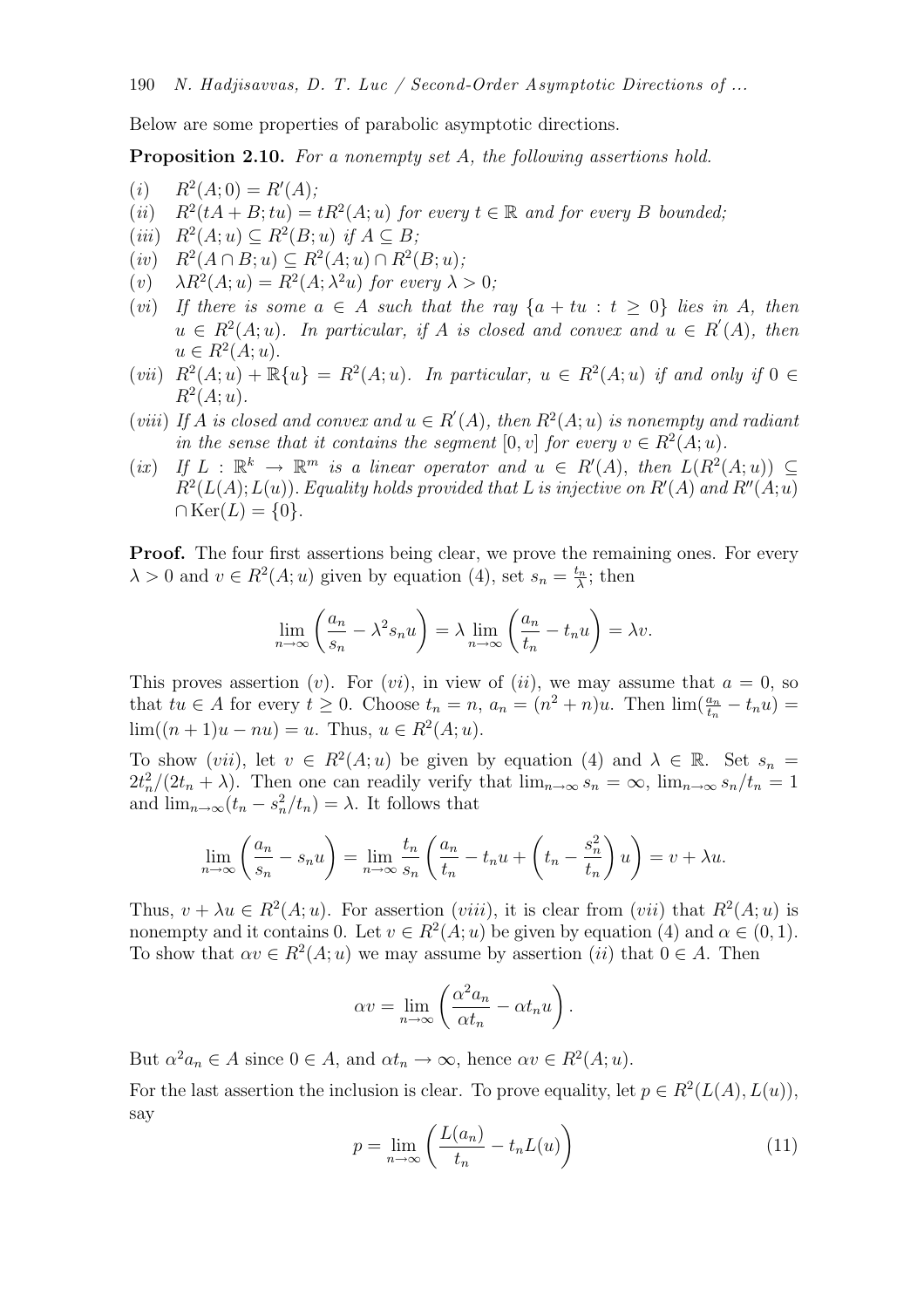for some  $a_n \in A$  and  $t_n > 0$  converging to  $\infty$ . Consider the sequence  $\{(\frac{a_n}{t_n})\}$  $\frac{a_n}{t_n}-t_nu)\}_{n\geq 1}$ . Exactly as in the proof of assertion  $(ix)$  of Proposition 2.2, either that sequence is bounded, in which case it has a cluster point  $v \in R^2(A; u)$  with  $L(v) = p$ , or it is unbounded, in which case we obtain a nonzero vector  $q \in R''(A; u)$  with  $L(q) =$ 0. In both cases we arrive at a contradiction with our assumption. The proof is complete.  $\Box$ 

### 3. Global optimality conditions

In this section we define a second-order asymptotic function for a given real-valued function and derive conditions for its minima via second-order asymptotic directions. Let  $X \subseteq \mathbb{R}^k$  be a nonempty set and let f be a real valued function on X. It is known that the first-order asymptotic cone of the epigraph of  $f$  is an epigraph. The first-order asymptotic function of  $f$  is given by

$$
epi(R'f) = R'(epi(f)).
$$

It follows from the definition that for every  $u \in R'(X)$ , the point  $(u, R'f(u))$  belongs to the asymptotic cone  $R'(\text{epi}(f))$ , in which  $R'f(u)$  is computed by

$$
R'f(u) = \inf \left\{ \liminf_{n \to \infty} \frac{f(x_n)}{t_n} : x_n \in X, t_n \uparrow \infty, \frac{x_n}{t_n} \to u \right\}.
$$

Let us fix a nonzero direction  $u \in R'(X)$  for which  $R'f(u)$  is finite, and define the lower and upper second-order asymptotic functions of f at  $p \in R''(X; u)$  as follows. We first define the set of sequences

$$
K(u) = \left\{ \{x_n\}_{n\geq 1} : x_n \in X, \|x_n\| \to \infty, \frac{x_n}{\|x_n\|} \to \frac{u}{\|u\|} \right\}
$$

and for  $\{x_n\}_{n\geq 1} \in K(u)$  and  $p \in R''(X; u)$ ,

$$
L(\lbrace x_n \rbrace_{n \ge 1}, p)
$$
  
=  $\left\{ \lbrace (s_n, t_n) \rbrace_{n \ge 1} : s_n, t_n \uparrow \infty, \frac{x_n}{s_n} - t_n u \to p, \lim_{n \to \infty} \left( \frac{f(x_n)}{s_n} - t_n R' f(u) \right) \text{ exists} \right\}.$ 

Then we define

$$
R''_-(u; p)
$$
  
=  $\inf_{\substack{\{x_n\}\in K(u) \\ L(\{x_n\},p)\neq\emptyset}} \inf_{\{(s_n,t_n)\}\in L(\{x_n\},p)} \lim_{n\to\infty} \left(\frac{f(x_n)}{s_n} - t_n R' f(u)\right)$   
=  $\inf_{n\to\infty} \left\{\liminf_{n\to\infty} \left(\frac{f(x_n)}{s_n} - t_n R' f(u)\right) : x_n \in X, s_n, t_n \uparrow \infty, \frac{x_n}{s_n} - t_n u \to p\right\}.$ 

Also, we define

$$
R''_+ f(u; p) = \inf_{\substack{\{x_n\} \in K(u) \\ L(\{x_n\}, p) \neq \emptyset}} \sup_{\{(s_n, t_n)\} \in L(\{x_n\}, p)} \lim_{n \to \infty} \left( \frac{f(x_n)}{s_n} - t_n R' f(u) \right).
$$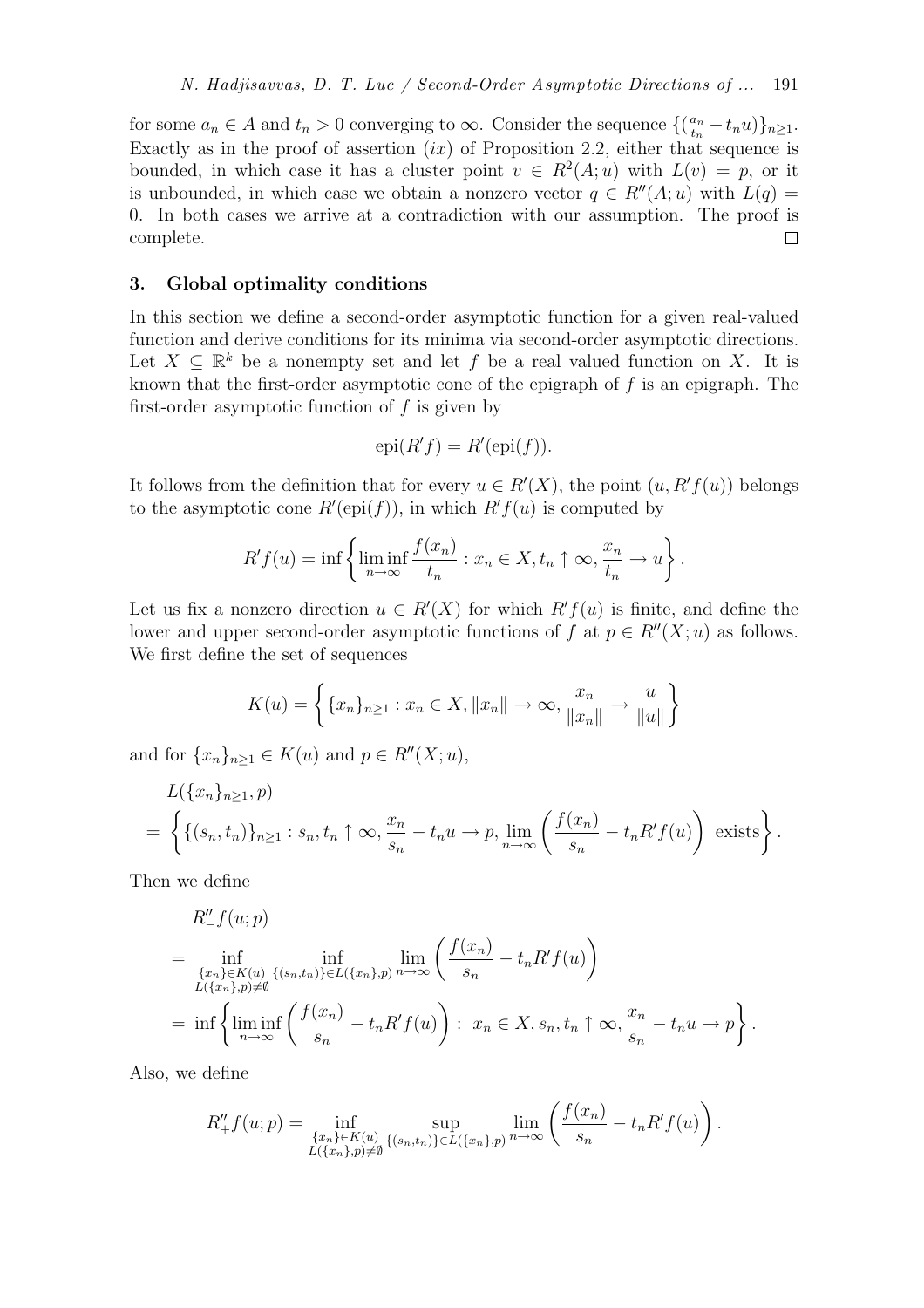**Remark 3.1.** It can be easily seen that for any nonzero vector  $u \in R'(X)$  with  $R'f(u)$  finite, one has  $epi(R''_f(u; \cdot)) = R''(epi(f); (u, R'f(u))$ . Indeed, if  $(p, \alpha) \in$  $R''(\text{epi}(f); (u, R'f(u))$  then there exist sequences  $(x_n, \alpha_n) \in \text{epi}(f), t_n, s_n \uparrow \infty$  such that

$$
\frac{x_n}{s_n} - t_n u \to p \quad \text{and} \quad \frac{\alpha_n}{s_n} - t_n R' f(u) \to \alpha.
$$

Since  $f(x_n) \leq \alpha_n$  it follows that  $R''_+ f(u; p) \leq \alpha$ , i.e.,  $(p, \alpha) \in \text{epi}(R''_+ f(u; \cdot))$ . Conversely, if  $(p, \alpha) \in \text{epi}(R''_f(u; \cdot))$  then for each  $\varepsilon > 0$  one has  $R''_f(u; p) < \alpha + \varepsilon$ ; hence there exist sequences  $x_n \in X$ ,  $t_n$ ,  $s_n \uparrow \infty$  such that

$$
\frac{x_n}{s_n} - t_n u \to p \quad \text{and} \quad \beta := \lim_{n \to \infty} \left( \frac{f(x_n)}{s_n} - t_n R' f(u) \right) \le \alpha + \varepsilon.
$$

It follows that for each  $\varepsilon > 0$  there exists  $\beta \in [\alpha, \alpha + \varepsilon]$  such that  $(p, \beta) \in R''(\text{epi}(f))$ ;  $(u, R'f(u))$ . Since the second-order asymptotic cone is closed, we deduce that  $(p, \alpha) \in$  $R''(\text{epi}(f); (u, R' f(u)).$ 

Similar definitions can be given for parabolic and canonic second-order asymptotic directions. However, for application purposes to be developed in the this section, we shall focus on the asymptotic functions  $R''_I f$  and  $R''_+ f$  only.

Here are some elementary properties of the second-order asymptotic functions.

**Proposition 3.2.** For a nonzero vector  $u \in R'(X)$  with  $R'f(u)$  finite, the following *assertions hold.*

- (*i*) For strictly positive numbers  $\alpha$  and  $\beta$  one has  $R''_- f(\alpha u; \beta p) = \beta R''_- f(u; p)$  and  $R''_+f(\alpha u;\beta p)=\beta R''_+f(u;p).$
- (*ii*) For every strictly positive number  $\lambda$ , one has  $R''_-(\lambda f)(u; p) = \lambda R''_-(u; p)$  and  $R''_+(\lambda f)(u; p) = \lambda R''_+ f(u; p).$
- $(iii)$  *If*  $R'(f+g)(u) = R'f(u) + R'g(u)$ *, then*

$$
R''_{-}(f+g)(u;p) \ge R''_{-}f(u;p) + R''_{-}g(u;p).
$$

*In particular, this is always the case when* f *and* g *are convex and lower semicontinuous on a convex set* X*.*

**Proof.** To prove (i) let us compute  $R''_{-}f(\alpha u; \beta p)$ :

$$
R''_{-}f(\alpha u; \beta p)
$$
  
=  $\inf \left\{ \liminf_{n \to \infty} \left( \frac{f(x_n)}{s_n} - t_n R' f(\alpha u) \right) : x_n \in X, s_n, t_n \uparrow \infty, \left( \frac{x_n}{s_n} - t_n \alpha u \right) \to \beta p \right\}$   
=  $\inf \left\{ \liminf_{n \to \infty} \beta \left( \frac{f(x_n)}{\beta s_n} - \frac{\alpha t_n}{\beta} R' f(u) \right) : x_n \in X, (\beta s_n), \left( \frac{\alpha t_n}{\beta} \right) \uparrow \infty, \left( \frac{x_n}{\beta s_n} - \frac{\alpha t_n}{\beta} u \right) \to p \right\}$   
=  $\beta R''_{-} f(u; p).$ 

The proof for the upper second-order asymptotic function follows the same argument. The second assertion follows from the fact that  $R'(\lambda f) = \lambda R'f$ . The last assertion is clear from the definition. $\Box$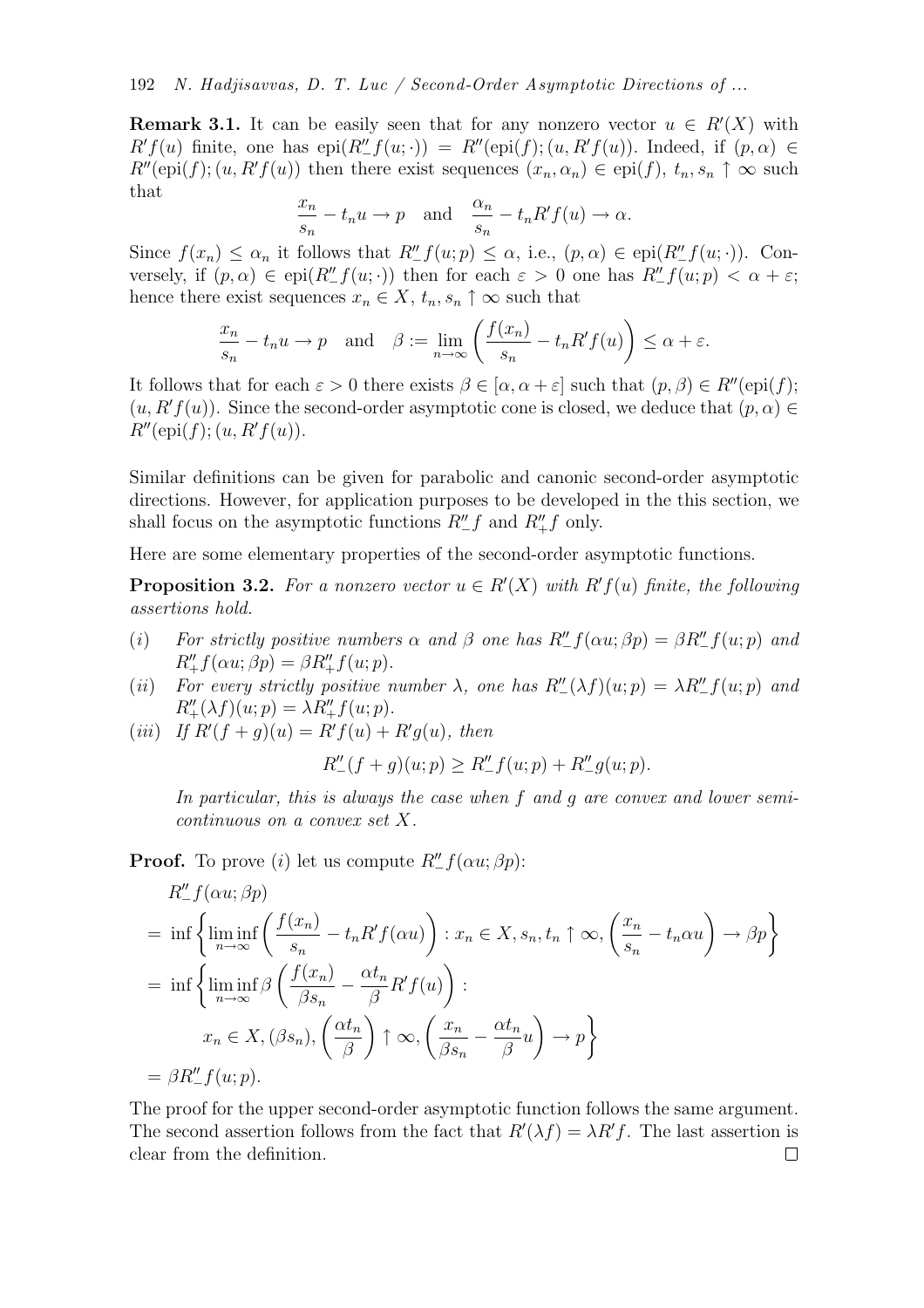Let us now consider the following optimization problem denoted by  $(P)$ :

$$
\begin{array}{ll}\text{minimize} & f(x) \\ \text{subject to} & x \in X \end{array}
$$

where X is a nonempty subset of  $\mathbb{R}^k$  and f is a real valued function on  $\mathbb{R}^k$ .

Theorem 3.3 (necessary condition). *The following conditions are necessary for* (P) *to have an optimal solution:*

- $(i)$  $f(u) \geq 0$  for every  $u \in R'(X)$ .
- (*ii*)  $R''_{-}f(u; p) \ge 0$  *for every nonzero vector*  $u \in R'(X)$  *with*  $R'f(u) = 0$  *and*  $p \in$  $R''(X; u)$ .

Proof. The first condition is already known. Let us prove the second condition. Let u be a nonzero first-order asymptotic direction of X with  $R' f(u) = 0$ . Let p be a second-order asymptotic vector defined by  $p = \lim_{n \to \infty} \left( \frac{x_n}{s_n} \right)$  $\frac{x_n}{s_n} - t_n u$  where  $s_n$  and  $t_n$  are positive numbers converging to  $\infty$ , and  $x_n \in X$ . Since  $f(x_n)$  is bounded from below by the minimum of  $f$  on  $X$  we have

$$
\liminf_{n \to \infty} \frac{f(x_n)}{s_n} \ge 0.
$$

This being true for all sequences  ${x_n}_{n\geq 1}$  and  ${s_n}_{n\geq 1}$  defining p as above, we conclude that  $R''_{-}f(u; p) \geq 0$ .

**Example 3.4.** Consider the function  $f(x) = -\sqrt{|x|}$  on  $X = \mathbb{R}$ . The asymptotic cone of the epigraph of  $f$  is the upper half plane. So that

$$
R'f(u) = 0 \text{ for every } u \in X.
$$

Let us check the second-order condition. It follows from Proposition  $2.2(viii)$  that for  $u = 1$ , the set  $R''_-(X; u) = X$ . Pick  $p = 1$  and we look for an estimate of  $R''_-(u; p)$ . Choose  $x_n = n + n^2$ ,  $s_n = n$  and  $t_n = n$ . Then

$$
\lim_{n \to \infty} \left( \frac{x_n}{s_n} - t_n u \right) = p.
$$

Then

$$
\liminf_{n \to \infty} \left( \frac{f(x_n)}{s_n} - t_n R' f(u) \right) = \liminf_{n \to \infty} \frac{-\sqrt{n+n^2}}{n} < 0.
$$

Hence  $R''_{-}f(1; 1) < 0$ , and the second-order necessary condition is violated. Problem (P) cannot have optimal solutions, as expected.

To obtain a sufficient condition, we will need the following lemma which improves the inclusion  $\mathbb{R}\{u\} \subseteq R''(A; u)$  of Proposition 2.2(*viii*):

**Lemma 3.5.** Let  $\{x_n\}_{n\geq 1}$  be a sequence in X such that  $\lim_{n\to\infty} ||x_n|| = \infty$  and  $\lim_{n\to\infty} \frac{x_n}{\|x_n\|} = u$ . Then there exist sequences  $\{s_n\}_{n\geq 1}$  and  $\{t_n\}_{n\geq 1}$  converging to  $\infty$ *such that*  $\lim_{n\to\infty}(\frac{x_n}{s_n})$  $\frac{x_n}{s_n} - t_n u$ ) = u.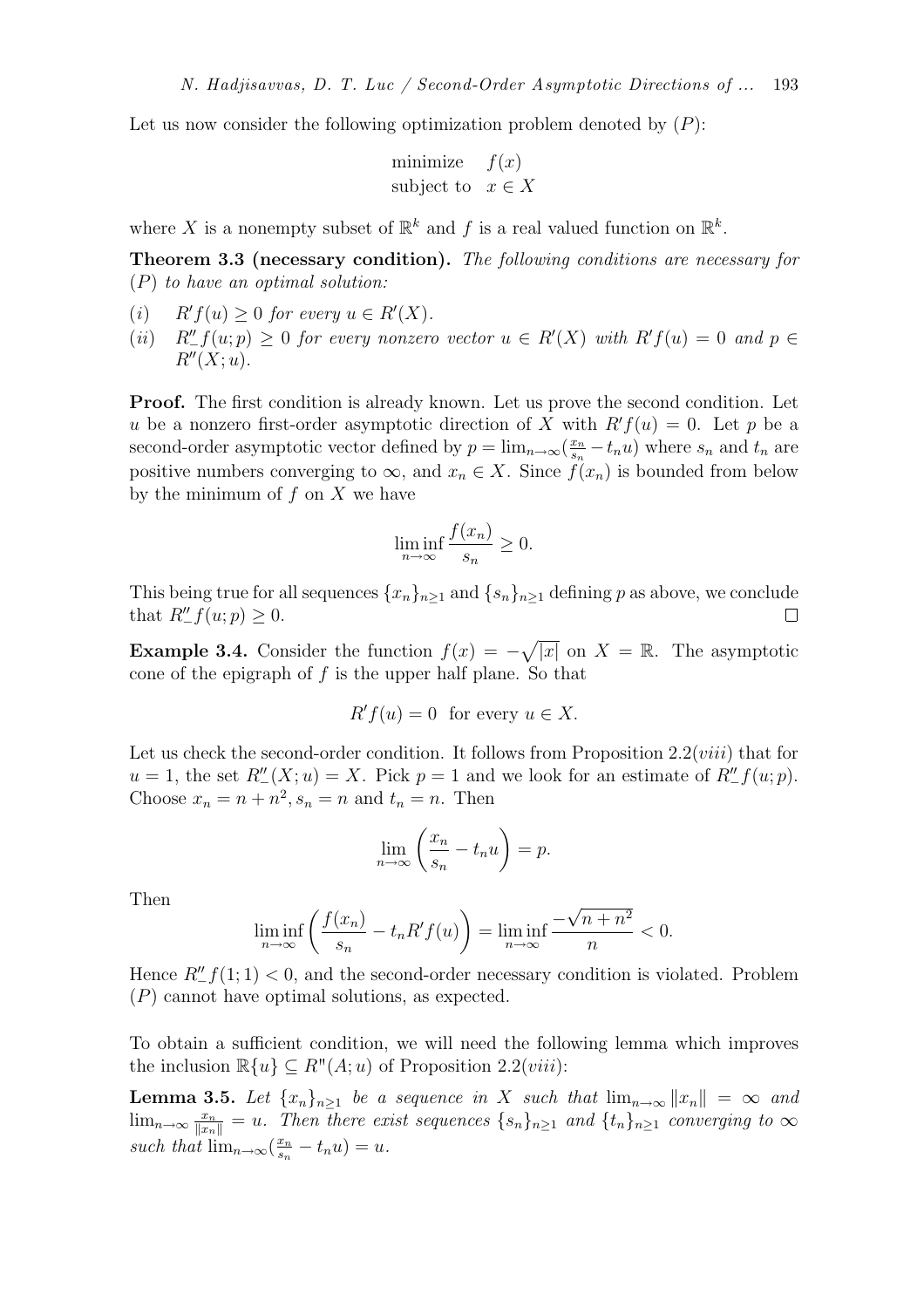**Proof.** Without loss of generality we may assume that the vectors  $x_n$  are nonzero for every  $n \geq 1$ . Define  $\lambda_n$  by

$$
\frac{1}{\lambda_n} = \max \left\{ \frac{1}{\|x_n\|^{1/2}}, \left\| \frac{x_n}{\|x_n\|} - u\right\|^{1/2} \right\}.
$$

Then  $\lambda_n \to \infty$ ,  $\lambda_n(\frac{x_n}{\|x_n\|} - u) \to 0$  and  $\frac{\|x_n\|}{\lambda_n} \to \infty$ . If we set  $s_n = \frac{\|x_n\|}{\lambda_n}$  $\frac{x_{n\parallel}}{\lambda_n}$  and  $t_n = \lambda_n - 1$ , then we obtain

$$
\lim_{n \to \infty} \left( \frac{x_n}{s_n} - t_n u \right) = \lim_{n \to \infty} \left( \lambda_n \left( \frac{x_n}{\|x_n\|} - u \right) + u \right) = u
$$

 $\Box$ 

as requested.

Theorem 3.6 (sufficient condition). *Assume that* f *is lower semicontinuous and* X *is closed. The following conditions are sufficient for* (P) *to have an optimal solution:*

- $(i)$  $f(u) \geq 0$  for every  $u \in R'(X)$ .
- (*ii*)  $R''_+ f(u; u) > 0$  *for every*  $u \in R'(X), u \neq 0$  *with*  $R' f(u) = 0$ *.*

**Proof.** It suffices to show that f is coercive in the sense that  $f(x_n)$  tends to  $\infty$  as  $x_n \in X$  and  $||x_n|| \to \infty$ . Let  $x_n$  be a sequence in X with  $\lim_{n\to\infty} ||x_n|| = \infty$ . We may assume that  $\frac{x_n}{\|x_n\|}$  converges to some  $u \in R'(X)$ . If  $R'f(u) > 0$  then clearly  $\lim_{n\to\infty} f(x_n) = \infty$ . Assume that  $R'f(u) = 0$ . By Lemma 3.5 there exist sequences  $s_n$  and  $t_n$  converging to  $\infty$  such that  $\lim_{n\to\infty} \frac{x_n}{s_n}$  $\frac{x_n}{s_n} - t_n u = u$ . This shows that the set  $L(\lbrace x_n \rbrace_{n \geq 1}, u)$  is nonempty. Since  $R''_+f(u; u) > 0$  by our assumption, we deduce that for some  $\{(s_n,t_n)\}_{n\geq 1} \in L(\{x_n\}_{n\geq 1},u\})$ , one has  $\lim_{n\to\infty}(\frac{f(x_n)}{s_n})$  $\frac{(x_n)}{s_n} - t_n R' f(u) =$  $\lim_{n\to\infty}\frac{f(x_n)}{s_n}$  $\Box$  $\frac{(x_n)}{s_n} > 0$ . It follows that  $\lim_{n \to \infty} f(x_n) = \infty$ .

Note that the assumption  $R''_+f(u;u) > 0$  is much weaker than  $R''_-f(u;u) > 0$ . This becomes clear in the following example.

**Example 3.7.** Consider the function  $f(x) = \sqrt{|x|}$  on  $X = \mathbb{R}$ . The asymptotic cone of the epigraph of f is the upper half plane. We have  $R' f(u) = 0$  for every vector u. Let  $u \neq 0$ , say  $u > 0$ . Let  $\{x_n\}_{n\geq 1}$  be any sequence of X converging to  $\infty$  (so that  $\lim_{n\to\infty}x_n/|x_n|=u/|u|$ ). Choose

$$
t_n = \frac{-u + \sqrt{u^2 + 4ux_n}}{2u}
$$

for every  $n \geq 1$ . Then

$$
\lim_{n \to \infty} \left( \frac{x_n}{t_n} - t_n u \right) = u,
$$

$$
\lim_{n \to \infty} \frac{f(x_n)}{t_n} = \sqrt{u}.
$$

Hence  $R''_+f(u;u) > 0$ . By Theorem 3.6,  $(P)$  has optimal solutions. Note that  $R''_ - f(u; u) = 0.$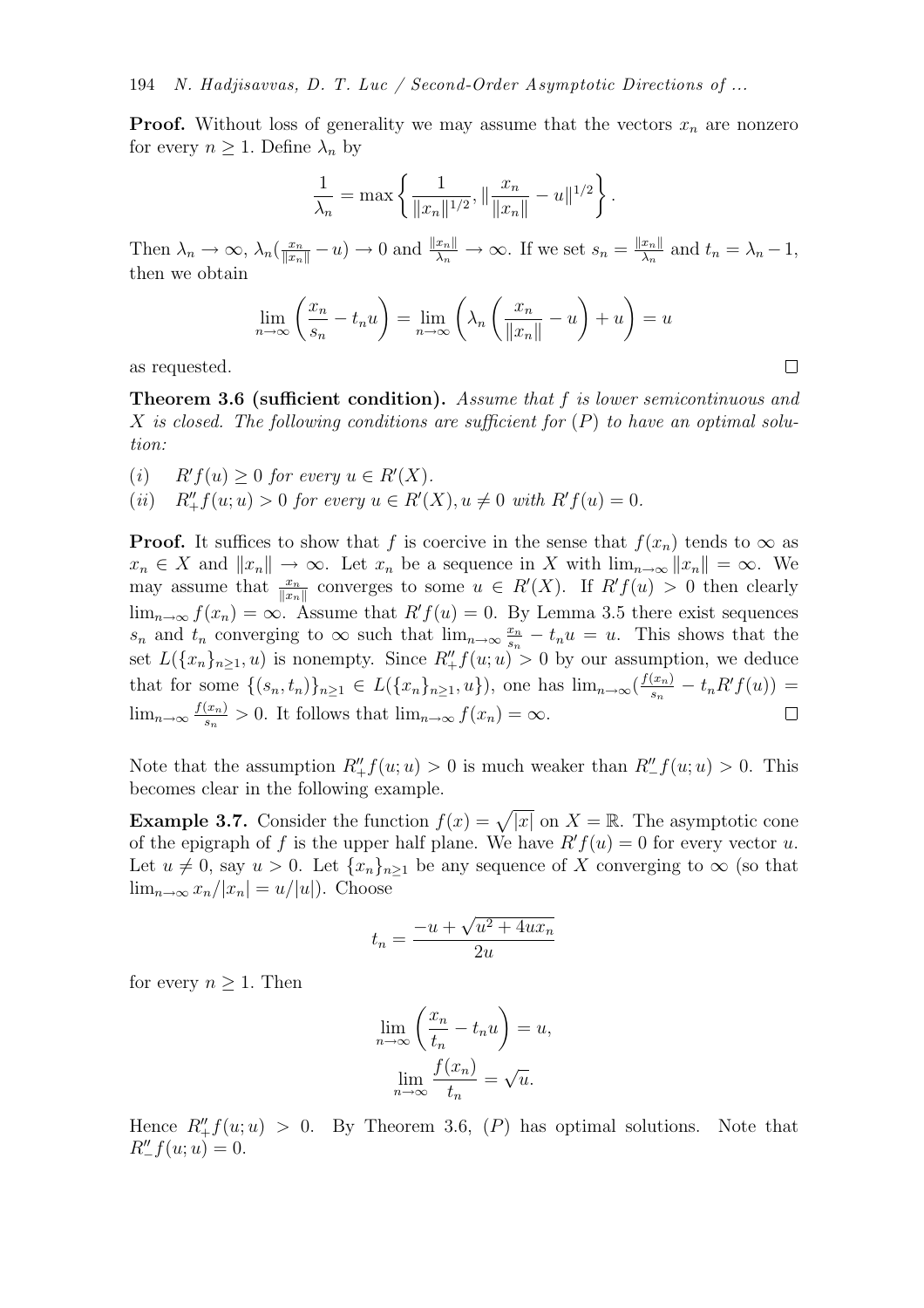### 4. Efficient points

Let  $A$  be a nonempty set and  $C$  a closed, convex and pointed cone with a nonempty interior in  $\mathbb{R}^k$ . A point  $x_0 \in A$  is said to be efficient (with respect to the ordering cone  $C$ ) if

$$
A \cap (x_0 + C) = \{x_0\}
$$

and it is said to be weakly efficient if

$$
A \cap (x_0 + \text{int } C) = \emptyset.
$$

It is known (Theorem 3.17, page 52,  $[9]$ ) that if the set A has weakly efficient points, then

$$
R'(A) \cap \text{int } C = \emptyset. \tag{12}
$$

When A is closed, a sufficient condition for existence of efficient points can be given by

$$
R'(A) \cap C = \{0\}.\tag{13}
$$

Actually under the latter condition the set  $A$  has the domination property, which means that for every point x in A there is an efficient point  $a$  of A such that  $a$ dominates x in the sense that  $a \in x + C$ , that is  $a \geq_C x$ , where " $\geq_C$ " is the usual partial order generated by  $C$ . The interested reader is referred to [9] for details on the domination property. In this section we will establish new conditions for efficient points that deepen conditions (12) and (13), by making use of second-order asymptotic directions.

**Theorem 4.1.** *If* A has weakly efficient points, then for every nonzero vector  $u \in$ R′ (A) ∩ C *one has*

$$
R''(A; u) \cap \text{int } C = \emptyset.
$$

**Proof.** Suppose to the contrary that there is some vector  $v$  from the intersection  $R''(A; u) \cap \text{int } C$ . Then there exist elements  $a_n \in A$  and positive numbers  $t_n$  and  $s_n$ converging to  $\infty$  such that v is the limit of  $\frac{a_n}{s_n} - t_n u$  as n tends to  $\infty$ . We claim that for each element  $a \in A$  there is some  $a_n$  such that

$$
a_n \in a + \text{int } C. \tag{14}
$$

Indeed, if not, one has

$$
\frac{a_n}{s_n} - t_n u \notin \frac{a}{s_n} - t_n u + \text{int } C
$$

for every  $k \geq 1$ . Since  $u \in C$  we deduce

$$
\frac{a_n}{s_n} - t_n u \notin \frac{a}{s_n} + \text{int } C.
$$
 (15)

By passing to the limit in (15) we obtain  $v \notin \text{int } C$  which contradicts the hypothesis. Inclusion (14) shows that A has no weakly efficient points and the proof is complete.

 $\Box$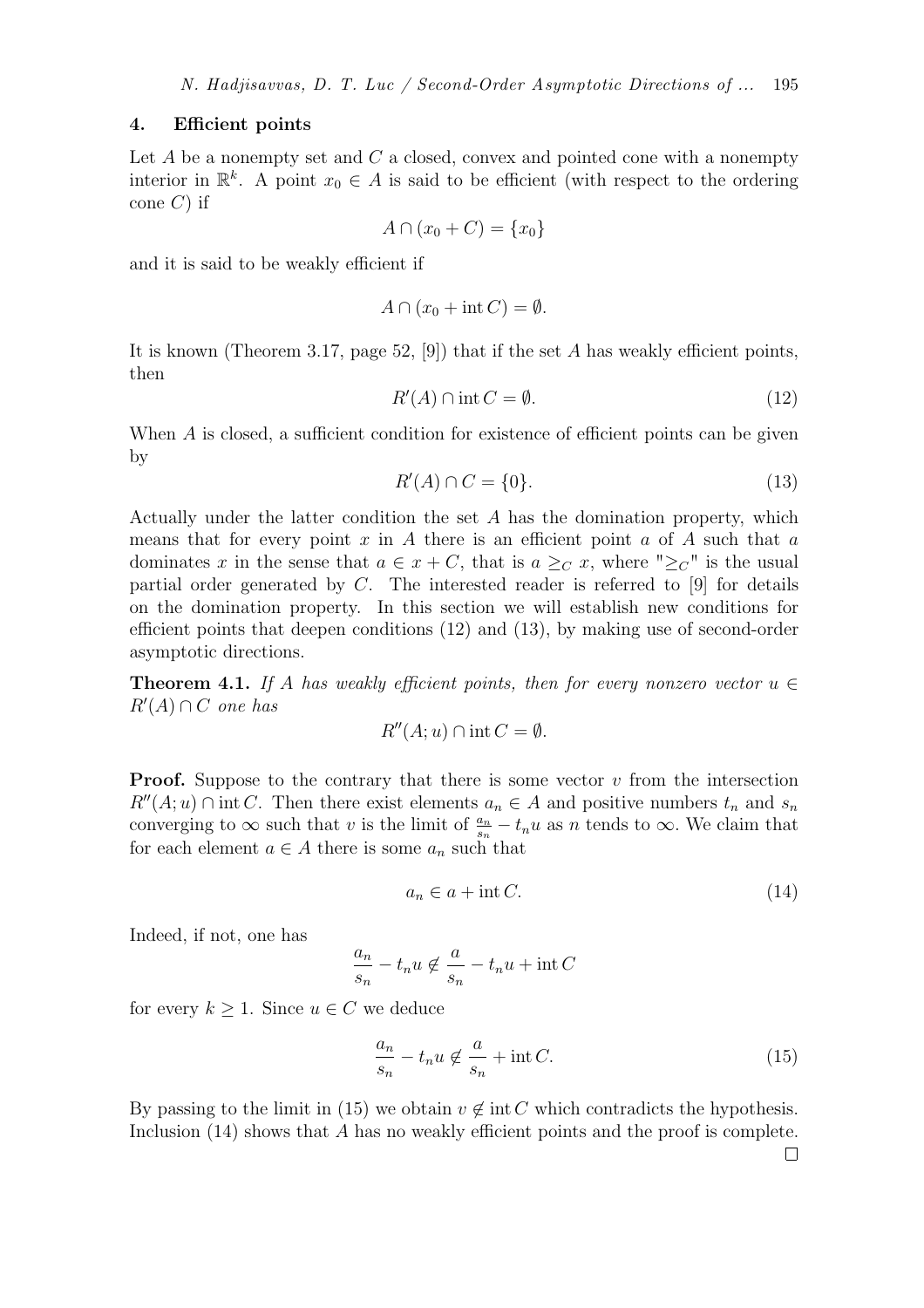Notice that since the second-order asymptotic set contains the straight line  $\mathbb{R}\{u\}$  by Proposition  $2.2(viii)$ , the conclusion of Theorem 4.1 produces the first-order necessary condition (12) as well. Next we give an example to show that the second-order condition above is, in fact, better than the first-order condition in detecting a set without efficient points.

Example 4.2. Consider the set

$$
A := \{(x, y) \in \mathbb{R}^2 : y = x^2, x \ge 0\}
$$

and the Pareto ordering cone  $C = \mathbb{R}^2_+$ . Then

$$
R'(A) = \{ (0, y) \in \mathbb{R}^2 : y \ge 0 \},\
$$

so that the first-order necessary condition (12) is satisfied. Let us look at the secondorder condition. Pick a nonzero first-order asymptotic direction u of A, say  $u = (0, 1)$ . Then a direct calculation yields

$$
R''(A;u) = \{(x,y) \in \mathbb{R}^2 : x \ge 0\}.
$$

In particular the second-order asymptotic set  $R''(A; u)$  meets the interior of the cone C, and hence the second-order necessary condition is violated, by which A has no weakly efficient points as expected.

Now we turn to second-order sufficient conditions. Given a subset D of  $\mathbb{R}^k$  with  $0 \in D$ , the tangent cone of D at 0 is defined by  $T(D) = \limsup_{t \to \infty} tD$ .

Theorem 4.3. *Let* A *be a nonempty closed set in* R k *. If every nonzero direction*  $u \in R'(A) \cap C$  *is isolated and satisfies the condition* 

$$
R^{\nu}(A; u) \cap T(C - u) = \{0\},\
$$

*then the set* A *has the domination property.*

**Proof.** Our aim is to show that for every point x in A, the section  $A_x := A \cap (x+C)$ is compact. This will achieve the proof because being nonempty and compact, the section  $A_x$  admits efficient points which are also efficient points of the set A (Theorem 3.3, page 46 [9]) and evidently dominate x. Suppose to the contrary that for some  $x \in A$  the section  $A_x$  is unbounded. Pick a sequence  $\{a_n\}_{n\geq 1}$  in  $A_x$  with  $||a_n|| \to \infty$ and such that the sequence  $\left\{\frac{a_n}{\|a_n\|}\right\}$  $\frac{a_n}{\|a_n\|}\}_{n\geq 1}$  converges to some unit norm vector u. It is clear that  $u$  is an asymptotic direction of  $A$  and belongs to  $C$ . Consider the projection  $u_n$  of  $a_n$  on  $\mathbb{R}\{u\}$ . Let  $\alpha_n$  be a positive number such that  $u_n = \alpha_n u$ . By hypothesis u is an isolated direction, the sequence  $\{a_n - \alpha_n u\}_{n>0}$  is unbounded, say with  $s_n := ||a_n - a_nu|| \to \infty$  as  $n \to \infty$ . Without loss of generality we may assume that  $\left\{\frac{a_n-\alpha_n u}{s_n}\right\}$  $\frac{-\alpha_n u}{s_n}\}_{n\geq 0}$  converges to a unit norm vector v. By construction, the vectors  $a_n - a_n u$  are orthogonal to u, therefore the limit v is orthogonal to u too. We claim that

$$
v \in R''(A; u) \cap T(C - u). \tag{16}
$$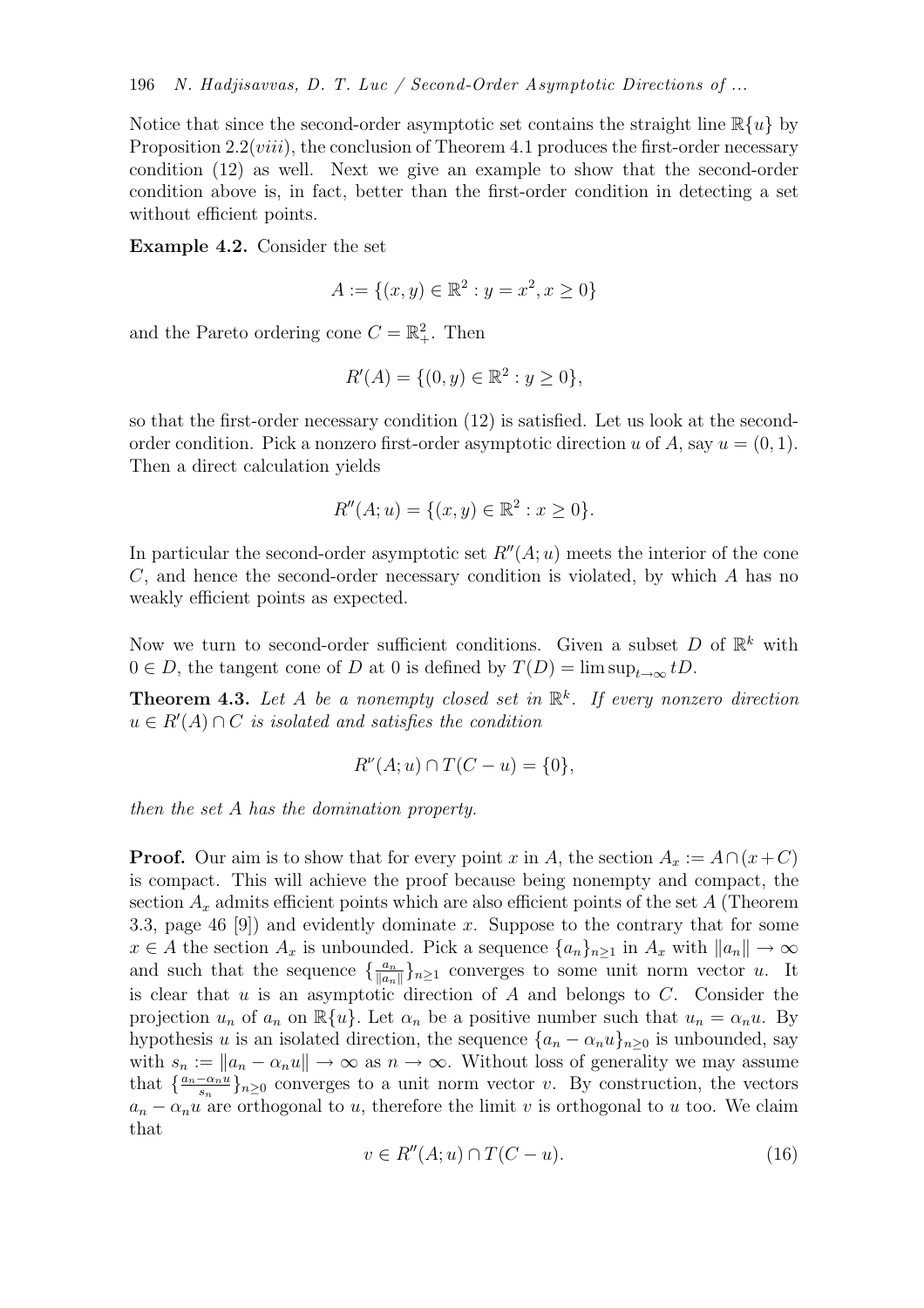Indeed, set  $t_n = \frac{\alpha_n}{s_n}$  $\frac{\alpha_n}{s_n}$ . Then as we have already mentioned above the numbers  $s_n$ converge to  $\infty$ . We prove that  $t_n$  converges to  $\infty$  too. Suppose that this is not the case, say  $t_n$  converges to some positive number  $t_0$ . Then

$$
v = \lim_{n \to \infty} \left( \frac{a_n}{s_n} - t_n u \right)
$$

$$
= \lim_{n \to \infty} \frac{a_n}{s_n} - t_0 u
$$

$$
= \alpha u
$$

for some real number  $\alpha$  because u is an asymptotic direction defined by the sequence  ${a_n}_{n>1}$ . But this contradicts the fact that v is orthogonal to u. Thus, both  $s_n$ and  $t_n$  converge to  $\infty$  and hence v is a second-order asymptotic direction of A at u. Furthermore, since  $a_n \in x + C$ , we have  $\frac{a_n - x}{s_n t_n} \in C$ . Let us express v as

$$
v = \lim_{n \to \infty} t_n \left( \frac{a_n}{s_n t_n} - u \right) = \lim_{n \to \infty} t_n \left( \frac{a_n - x}{s_n t_n} - u \right)
$$

which shows that v is a first-order tangential direction of the cone C at u. This establishes (16). Since v is orthogonal to u, Proposition 2.8 shows that  $v \in R^{\nu}(A; u) \cap$  $T(C - u)$  and so we arrive at a contradiction with the hypothesis of the theorem.<br>The proof is complete. The proof is complete.

Let us derive a sufficient condition making use of the full second-order asymptotic cone  $R''(A; u)$ .

**Corollary 4.4.** *If every nonzero direction*  $u \in R'(A) \cap C$  *is isolated and satisfies the condition*

$$
R''(A;u)\cap T(C-u)\subseteq \mathbb{R}\{u\},\
$$

*then the set* A *has the domination property.*

Proof. It is plain that the hypothesis of this corollary implies that of Theorem 4.3, and so the conclusion follows immediately.  $\Box$ 

Needless to say that the condition given in Corollary 4.4 is stronger than the condition required in Theorem 4.3, and both of them are a consequence of the first-order condition (13). Below we present an example to show that the second-order condition of Corollary 4.4 is a real refinement of the first-order condition (13).

**Example 4.5.** Consider the set  $A := \{(x, x^2) \in \mathbb{R}^2 : x \le 0\}$  and the ordering cone  $C := \mathbb{R}^2_+$ . Then the first-order asymptotic cone of A is given by

$$
R'(A) = \{ (0, y) \in \mathbb{R}^2 : y \ge 0 \}.
$$

We see that the first-order condition  $(13)$  is not fulfilled. Pick any nonzero first-order asymptotic direction  $u$  of  $A$ . It is clear that  $u$  is isolated. Moreover, the second-order asymptotic set is given by

$$
R''(A;u) = \{(x,y) \in \mathbb{R}^2 : x \le 0\}
$$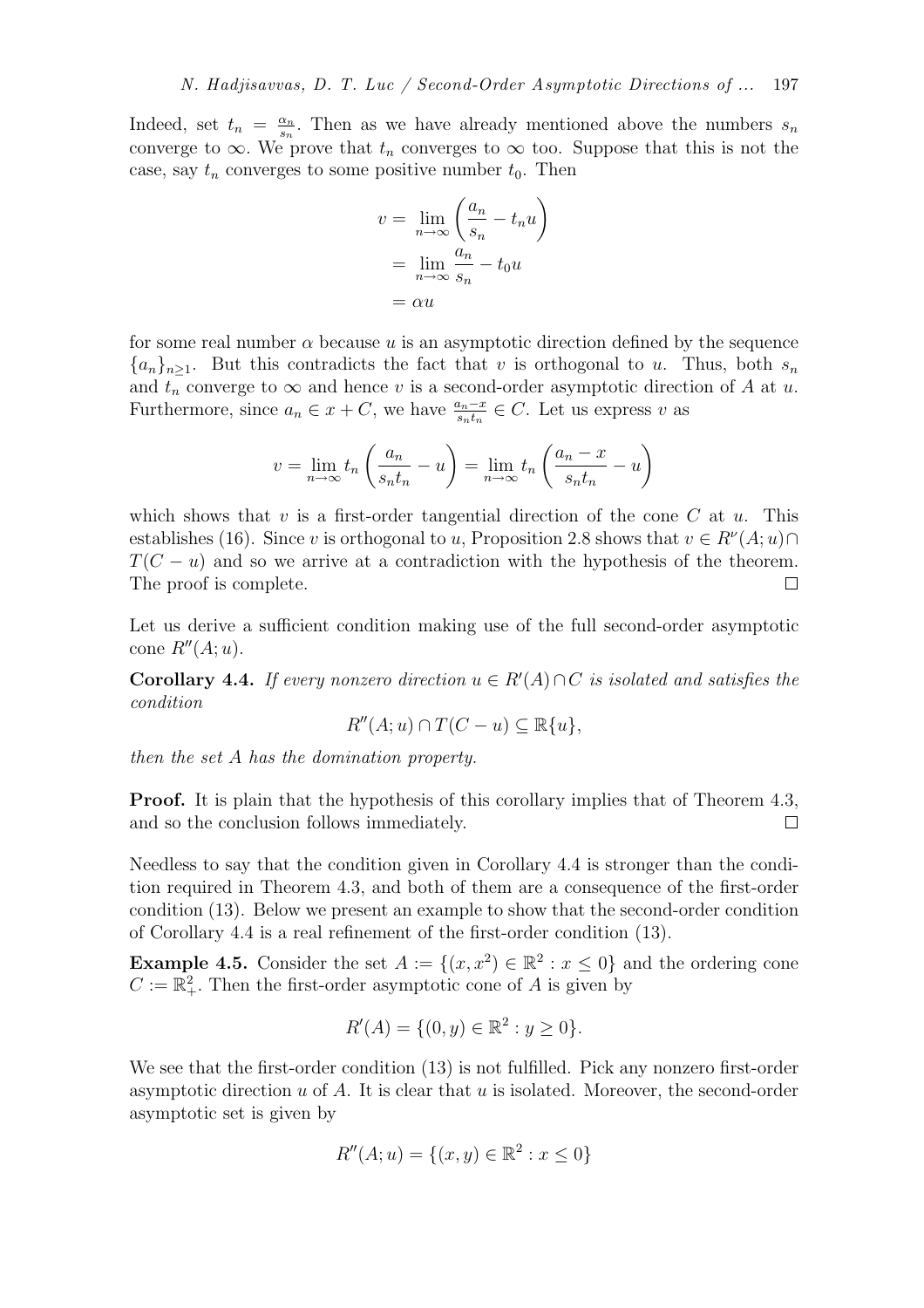198 *N. Hadjisavvas, D. T. Luc / Second-Order Asymptotic Directions of ...*

and the first-order tangent cone of  $C$  at  $u$  is the set

$$
T(C - u) = \{(x, y) \in \mathbb{R}^2 : x \ge 0\}.
$$

Hence the hypothesis of Theorem 4.3 is satisfied and by this  $A$  has the domination property.

Notice that without the hypothesis on isolated directions, the result may fail. To see this consider the set  $A = \{(0, y) \in \mathbb{R}^2 : y \ge 0\}$ . Then  $R'(A) = A$  and  $R''(A; u) =$  $\mathbb{R}\{u\}$  for every nonzero  $u \in R'(A)$ . We have  $R''(A; u) \cap T(C - u) = \mathbb{R}\{u\}$ . However, A has no efficient points. Its asymptotic directions are not isolated.

The sufficient condition of Theorem 4.3 can be simplified when the cone  $C$  is polyhedral.

Corollary 4.6. *Assume that* C *is a polyhedral cone and that every nonzero direction*  $u \in R'(A) \cap C$  *is isolated and satisfies the condition* 

$$
R^{\nu}(A; u) \cap (C - u) = \{0\}.
$$

*Then the set* A *has the domination property.*

**Proof.** When the cone C is polyhedral, the tangent cone to C at  $u$  is the cone generated by the polyhedral set  $C - u$ . Thus, a nonzero vector v belongs to  $T(C - u)$ if and only if there is a strictly positive number t and a nonzero vector  $w \in C - u$  such that  $v = tw$ . Due to this observation the corollary follows from Theorem 4.3. that  $v = tw$ . Due to this observation the corollary follows from Theorem 4.3.

We end this section by an example to show that the last corollary does not work when the cone  $C$  is not polyhedral.

**Example 4.7.** Let us define an ordering cone C in  $\mathbb{R}^3$  by

$$
C = \{(x, y, z) \in \mathbb{R}^3 : (x - z)^2 + y^2 \le z^2, z \ge 0\}.
$$

Consider the set A defined by

$$
A = \{ (n, n\sqrt{2n-1}, n^2) \in \mathbb{R}^3 : n = 0, 1, \ldots \}.
$$

It is easy to see that

$$
R'(A) = \{(0, 0, z) \in \mathbb{R}^3 : z \ge 0\}
$$

and so

$$
R'(A) \cap C = R'(A).
$$

We claim that every asymptotic direction  $u = (0, 0, \alpha)$  with  $\alpha > 0$  is isolated. Indeed, the projection  $u_n$  of  $a_n := (n, n\sqrt{2n-1}, n^2)$  on  $\mathbb{R}{u}$  is given by  $u_n = \frac{n^2}{\alpha}$  $rac{u^2}{\alpha}u$ . Hence  $a_n - u_n = (n, n\sqrt{2n-1}, 0)$  which implies that for every positive number r,  $a_n$  does not belong to  $\mathbb{R}{u} + B(0,r)$  as soon as  $n \geq r$ . Moreover, one can see without difficulty that the second-order asymptotic set is given by

$$
R''(A;u) = \{(0,y,z) \in \mathbb{R}^3 : y \ge 0\}.
$$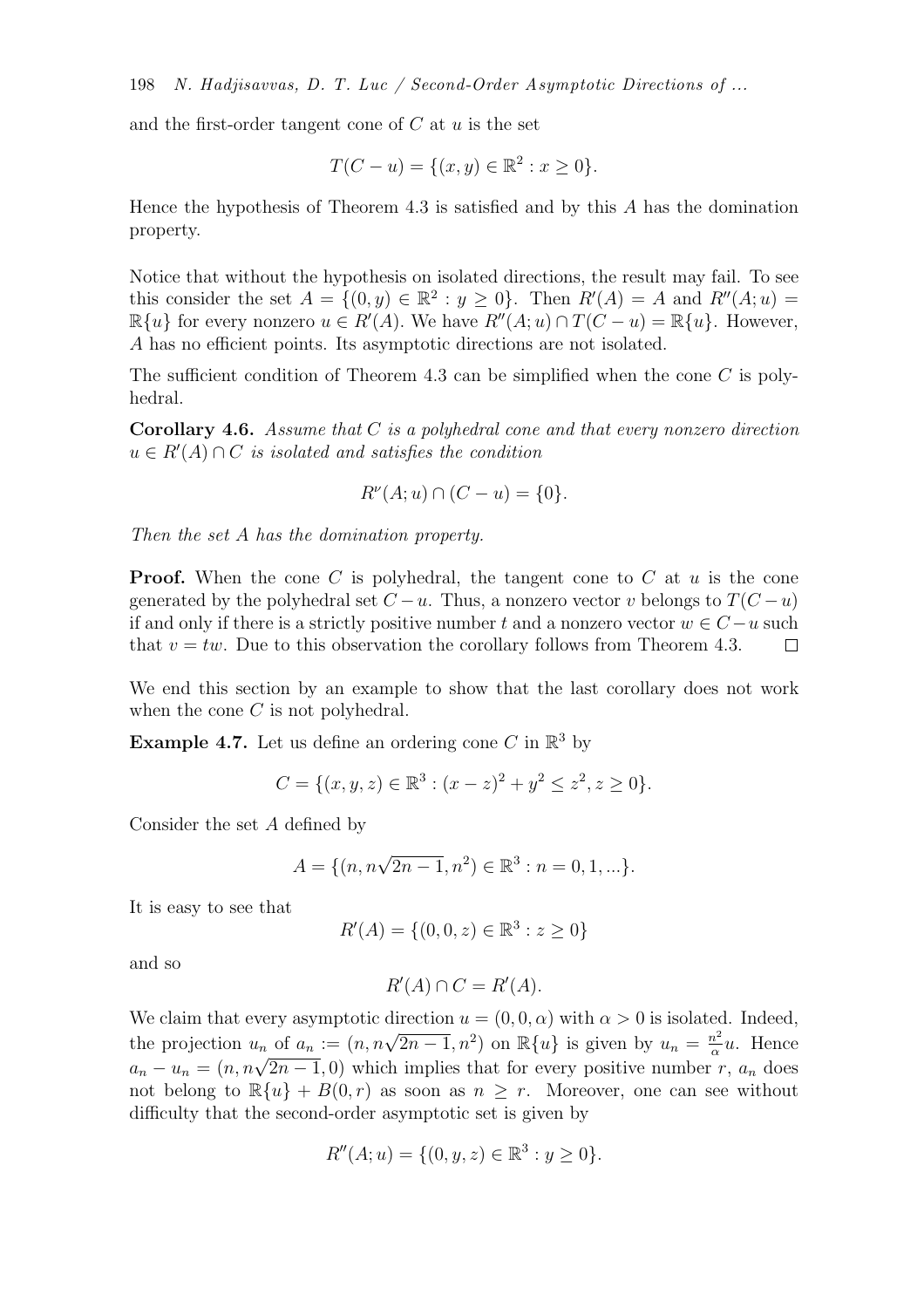hence

$$
R^{\nu}(A; u) = \{ (0, y, 0) \in \mathbb{R}^3 : y \ge 0 \}.
$$

This yields

$$
R^{\nu}(A; u) \cap (C - u) = \{0\},\
$$

i.e., the condition of Corollary 4.6 is satisfied. However, the set A does not have the domination property; even more, it has no efficient points because for each  $n \geq 1$ ,

$$
a_{n+1} - a_n = \left(1, (n+1)\sqrt{2(n+1) - 1} - n\sqrt{2n-1}, (n+1)^2 - n^2\right) \in C.
$$

The assumption on the cone C in Corollary 4.6 is violated, this cone is not polyhedral. Notice also that the condition of Theorem 4.3 is not satisfied either, for the intersection of the second-order asymptotic set  $R^{\nu}(A; u)$  with the tangent cone  $T(C - u)$  is the set  $R^{\nu}(A; u)$  itself and does contain a nonzero vector orthogonal to u.

## 5. Closedness of the sum of two closed sets

Let A and B be two closed sets in  $\mathbb{R}^k$ . We are interested in conditions under which the sum  $A+B$  is closed. This important problem of applied analysis has been studied by a number of researchers starting with Dieudonne's work on convex sets (see [4], [6], [7], [9], [13], [21]). The classical result states that if  $R'(A)$  and  $R'(-B)$  have no nonzero vector in common, then the sum  $A + B$  is a closed set. A nice extension has been given in [12] which reduces to the classical case by a quotient space technique. In this section we relax the above condition by using second-order asymptotic directions.

**Definition 5.1.** Let  $u$  be a unit norm first-order asymptotic direction of  $A$ . We say that A is strongly closed in direction u if for every sequence  $\{a_n\}_{n>1}$  in A with  $\lim_{n\to\infty} \frac{a_n}{\|a_n\|} = u$  and every  $t_n > 0$  converging to  $\infty$ , all cluster points of the sequence  ${a_n - t_n u}_{n>1}$  belong to A. We say that A is closed in direction u if either u is isolated, or for every sequence  $\{a_n\}_{n\geq 1}$  in A with  $\lim_{n\to\infty} \frac{a_n}{\|a_n\|} = u$  there exists a sequence  $t_n > 0$  converging to  $\infty$ , such that some cluster point of the sequence  ${a_n-t_nu}_{n\geq 1}$  belongs to A.

It is clear that if  $\tilde{A}$  is strongly closed in direction  $u$ , then it is closed in that direction. The converse is not always true. Moreover, if  $u$  is an isolated asymptotic direction of A, then A is strongly closed in this direction.

Theorem 5.2. *Let* A *and* B *be nonempty closed sets. Assume that for every unit norm direction*  $u \in R'(A) \cap R'(-B)$ , the following conditions hold

- (*i*) *Either* u *is an isolated direction of* A *or* −B*, or one of the sets* A *and* −B *is closed in* u *and the other is strongly closed in* u*;*
- $(iii)$  $(A; u) \cap R^{\nu}(-B, u) = \{0\}.$

*Then the sum* A + B *is closed.*

**Proof.** Let  $\{a_n\}_{n\geq 1}$  and  $\{b_n\}_{n\geq 1}$  be sequences in A and B such that  $\{a_n + b_n\}_{n\geq 1}$ converges to some limit c. We need to show that this limit belongs to  $A + B$ . Note that the sequences  $\{a_n\}_{n\geq 1}$  and  $\{b_n\}_{n\geq 1}$  are both bounded or both unbounded. If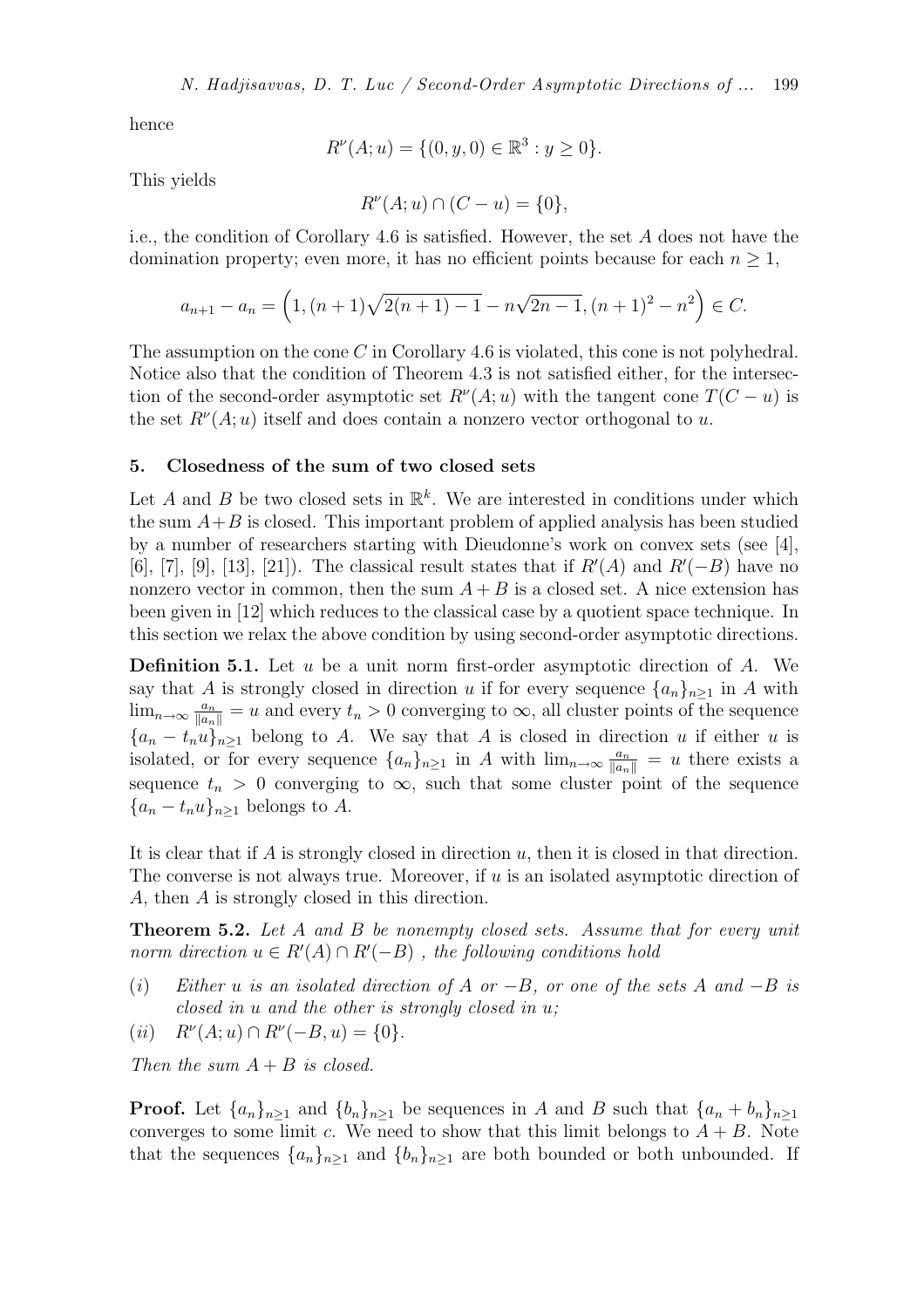### 200 *N. Hadjisavvas, D. T. Luc / Second-Order Asymptotic Directions of ...*

they are bounded, then by selecting subsequences instead we may assume that they converge, respectively, to some points  $a \in A$  and  $b \in B$ . In this case  $c = a + b$ belongs to  $A + B$  and we are done. If those sequences are unbounded, then we may assume that  ${\|a_n\|\}_{n\geq 1}$  and  ${\|b_n\|\}_{n\geq 1}$  converge to  $\infty$ . By taking again a subsequence if necessary, we obtain that  ${a_n}/{\|a_n\|\}_{n\geq 1}$  converges to some unit norm asymptotic vector  $u \in R'(A)$  which is also the limit of the sequence  $\{-b_n/\|a_n\|\}_{n\geq 1}$  and an asymptotic direction of −B. We now show that the sequence  $\{a_n - ||a_n||u\}_{n\geq 1}$  is bounded. If not, we may assume that the sequence  $\{\|(a_n - \|a_n\|u)\|\}_{n\geq 1}$  converges to  $\infty$  and the sequence  $\{\frac{a_n-\|a_n\|u}{\|(a_n-\|a_n\|u)}\}$  $\frac{a_n-\|a_n\|u}{\|(a_n-\|a_n\|u)\|}\}_n\geq 1$  converges to some unit norm vector  $v \in$  $R^{\nu}(A; u)$ . In particular,  $v \perp u$ . Note that

$$
\lim_{n \to \infty} \left( \frac{a_n - \|a_n\| u}{\|(a_n - \|a_n\| u)\|} + \frac{b_n + \|a_n\| u}{\|(a_n - \|a_n\| u)\|} \right) = 0
$$

hence the sequence  $\{\frac{-b_n-\|a_n\|u}{\|(a_n-\|a_n\|u)}\}$  $\frac{-b_n - ||a_n||u}{|| (a_n - ||a_n||u)||}$ <sub>ka</sub> converges to v. Since

$$
\lim_{n \to \infty} \frac{\|a_n\|}{\|(a_n - \|a_n\|u)\|} = \lim_{n \to \infty} \frac{1}{\left|\frac{a_n}{\|a_n\|} - u\right|} = \infty
$$

and  $v \perp u$ , we have  $v \in R^{\nu}(-B; u)$ . But this contradicts assumption  $(ii)$ .

Since the sequence  $\{a_n - ||a_n||u\}_{n\geq 1}$  is bounded,  $\{b_n + ||a_n||u\}_{n\geq 1}$  is also bounded. Thus u is an isolated asymptotic direction neither for A nor for  $-B$ . Now assume that A is strongly closed in u. Since  $-B$  is closed in u, we may assume that for some  $t_n > 0$  converging to  $\infty$ ,  $\{-b_n - t_n u\}_{n \geq 1}$  converges to some  $-b \in -B$ . Then from  $a_n + b_n \to c$  we get that  $\{a_n - t_n u\}_{n \geq 1}$  converges to  $a := c - b$ . Since A is strongly closed in u, we have  $a \in A$ , hence  $c \in A + B$ . The case where  $-B$  is strongly closed in u and A is closed in u is similar. The proof is complete. in  $u$  and  $A$  is closed in  $u$  is similar. The proof is complete.

It is worthwhile noticing that in the first condition of Theorem 5.2 if none of the sets A and B is strongly closed in direction  $u$ , then the conclusion may fail as the next example shows.

**Example 5.3.** Consider the following sets in  $\mathbb{R}^2$ :

$$
A = \left\{ \left( 1 - \frac{1}{n}, n - 1 \right) \in \mathbb{R}^2 : n = 1, 2, \ldots \right\} \cup \{ (x, 0) : x \ge 0 \},
$$
  

$$
B = \left\{ \left( 1 - \frac{1}{n}, 2 - n \right) \in \mathbb{R}^2 : n = 1, 2, \ldots \right\} \cup \{ (x, 0) : x \ge 0 \}.
$$

It is clear that  $R'(A) \cap R'(-B) = \{(0, y) : y \ge 0\}$ . For a unit norm vector  $u = (0, 1)$ from  $R'(A) \cap R'(-B)$  the canonic second-order asymptotic direction sets of A and  $-B$  at u are zero, so that condition (ii) on the canonic second-order asymptotic set is satisfied. It can be seen that the sets A and  $-B$  are closed in direction u; but none of them is strongly closed in this direction. The sum  $A + B$  is not closed because the limit point  $(2, 1)$  of the sum  $(1 - \frac{1}{n})$  $\frac{1}{n}, n-1$  +  $(1-\frac{1}{n})$  $\frac{1}{n}, 2-n$ ) when *n* tends to  $\infty$  does not belong to  $A + B$ .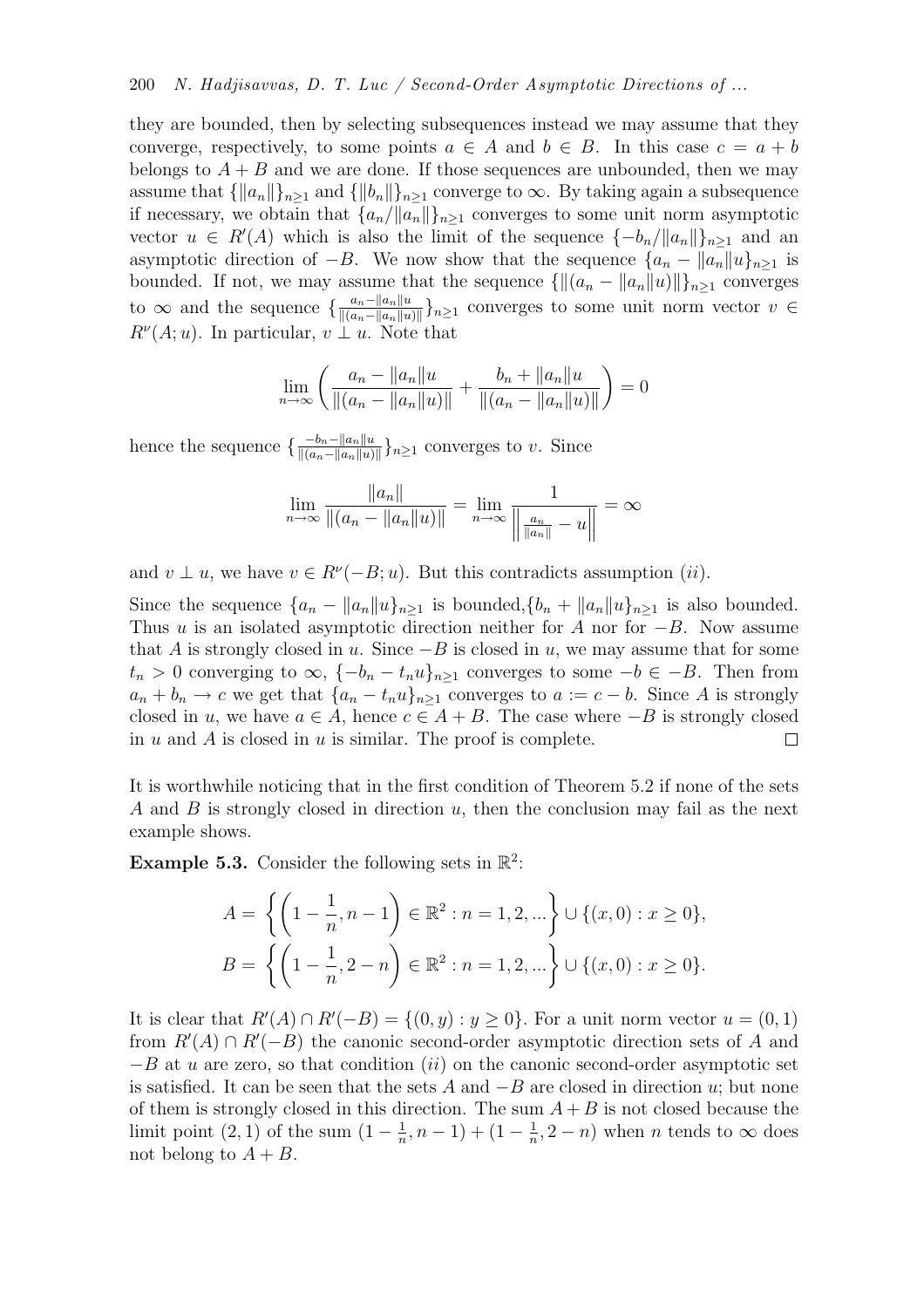Here is a useful corollary when a set has only isolated asymptotic directions.

Corollary 5.4. *Let* A *and* B *be nonempty closed sets. Assume that every unit norm vector* u from  $R'(A) \cap R'(-B)$  *is an isolated direction of* A *or* B, and  $R^{\nu}(A; u) \cap R'(-B)$  $R^{\nu}(-B, u) = \{0\}.$  *Then*  $A + B$  *is closed.* 

**Proof.** This is immediate from Theorem 5.2.

Below we present some examples to illustrate the second-order condition given in Theorem 5.2. The two first examples show that the new condition works well even when the classical first-order condition does not hold. The last example proves the role of condition  $(ii)$ .

Example 5.5. Let us define

$$
A = \left\{ \left( 1 - \frac{1}{n}, n - 1 \right) \in \mathbb{R}^2 : n = 1, 2, \dots \right\} \cup \{ (1, 0) \},
$$

$$
B = \{ (1, t) \in \mathbb{R}^2 : t \in \mathbb{R} \}.
$$

Then we have  $R'(A) \cap R'(-B) = \{(0, y) : y \ge 0\}$ . Hence the classical theorem does not apply. Let us verify the conditions of Theorem 5.2. For the unit norm vector  $u = (0, 1) \in R'(A) \cap R'(-B)$ , the set A is closed in u, and the set B is strongly closed in u. Moreover, both of the sets  $R^{\nu}(A; u)$  and  $R^{\nu}(-B; u)$  are trivial, so that their intersection is the zero vector. By Theorem 5.2 the sum  $A + B$  is closed.

Example 5.6. In this example we consider the sets

$$
A = \{(n, n^2) \in \mathbb{R}^2 : n = 1, 2, \ldots\},\
$$
  

$$
B = \{(n, -n^3) \in \mathbb{R}^2 : n = 1, 2, \ldots\}.
$$

It is clear that  $R'(A) \cap R'(-B) = \{(0, y) : y \ge 0\}$ . Hence the classical criterion is not applicable. Since the unit norm vector  $u = (0,1) \in R'(A) \cap R'(-B)$  is an isolated direction of  $A$  and  $-B$ , and

$$
R^{\nu}(A; u) = \{ (x, 0) \in \mathbb{R}^2 : x \ge 0 \},
$$
  

$$
R^{\nu}(-B; u) = \{ (x, 0) \in \mathbb{R}^2 : x \le 0 \},
$$

we see that the hypothesis of Corollary 5.4 is satisfied, by which the sum  $A + B$  is closed.

**Example 5.7.** The sets  $A$  and  $B$  are now defined as follows

$$
A = \{(n, n^2) \in \mathbb{R}^2 : n = 1, 2, ...\},
$$
  

$$
B = \left\{ \left( -n + \frac{1}{n}, -n^2 \right) \in \mathbb{R}^2 : n = 1, 2, ...\right\}.
$$

Again we have  $R'(A) \cap R'(-B) = \{(0, y) : y \ge 0\}$ . It is clear that the unit norm vector  $u = (0, 1) \in R'(A) \cap R'(-B)$  is an isolated direction of A and  $-B$ . Direct computation shows that  $R^{\nu}(A; u) \cap R^{\nu}(-B; u)$  consists of all vectors  $(x, 0) \in \mathbb{R}^2$  with  $x \geq 0$ . The condition on second-order asymptotic directions of Corollary 5.4 is not fulfilled; and the sum  $A + B$  is not closed either.

$$
\Box
$$